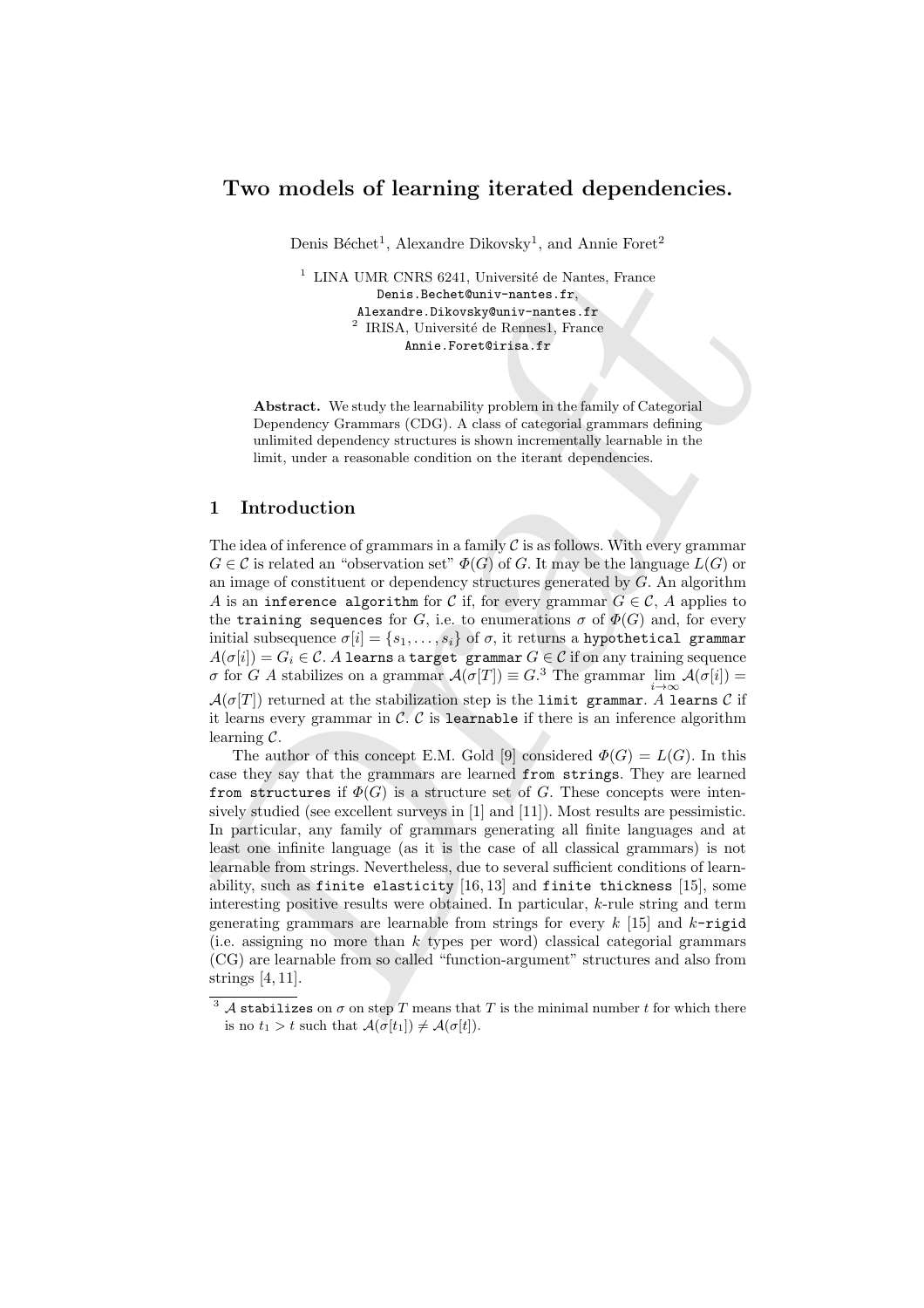icarnals. This negative effect is due to the use of interaction shapes. On the other<br>hand, it is also shown that the k-rigid CDG with iteration-free types are learnable<br>from the so called "dependency rets" (an analogue of In this paper we study the learnability problem in the family of Categorial Dependency Grammars (CDG) introduced in [8]. CDG is a class of categorial grammars defining unlimited dependency structures. In [5] it is shown that, in contrast with the categorial grammars, the rigid (i.e. 1-rigid) CDG are not learnable. This negative effect is due to the use of iterated subtypes. On the other hand, it is also shown that the  $k$ -rigid CDG with iteration-free types are learnable from the so called "dependency nets" (an analogue of the function-argument structures adapted to CDG) and also from strings. However, the iteration-free CDG cannot be considered as an acceptable compromise because real application CDG use iterated dependencies. Below, we propose a pragmatic solution of the learnability problem for CDG with iterated dependency subtypes by limiting the family of CDG to the grammars satisfying a strong condition on the so called iterated, i.e. unlimited repeatable dependencies (those of noun modifiers and of verb circumstantials). Intuitively, in the grammars satisfying this condition, the iterated dependencies and the dependencies repeatable at least K times for some fixed K are indiscernible. This constraint, called below  $K\text{-}star\text{-}revealing$ , is more or less generally accepted in the traditional dependency syntax (cf. [12], where  $K = 2$ ). For the class of K-star-revealing CDG, we show an algorithm which incrementally learns the target CDG from the dependency structures in which the iteration is not marked. We compare this new model of learning grammars from structures with the traditional one as applied to iterated dependencies. As one might expect, the CDG with unlimited iterated dependencies are not learnable from input functor/argument-like structures. Moreover, this is true even for the rigid CDG.

## 2 Background

## 2.1 Categorial Dependency Grammars

Categorial dependency grammars [7] may be seen as an assignment to words of first order dependency types of the form:  $t = [l_m \langle \dots \langle l_1 \rangle g / r_1 / \dots / r_n]^P$ . Intuitively,  $w \mapsto [\alpha \backslash d \backslash \beta]^P$  means that the word w has a left subordinate through dependency d (similar for the right subtypes  $\left[\alpha/d/\beta\right]^P$ ). The head subtype g in  $w \mapsto [\alpha \backslash g/\beta]^P$  intuitively means that w is governed through dependency g. In this way  $t$  defines all local (projective) dependencies of a word.

Example 1. For instance, the assignment:  $in \rightarrow [c-copul/prepos-in],$  the  $\rightarrow [det],$  W ord  $\rightarrow [det\backslash pred]$ beginning  $\mapsto [det\preceq_B]$ , was  $\mapsto [c-copul\setminus S/pred]$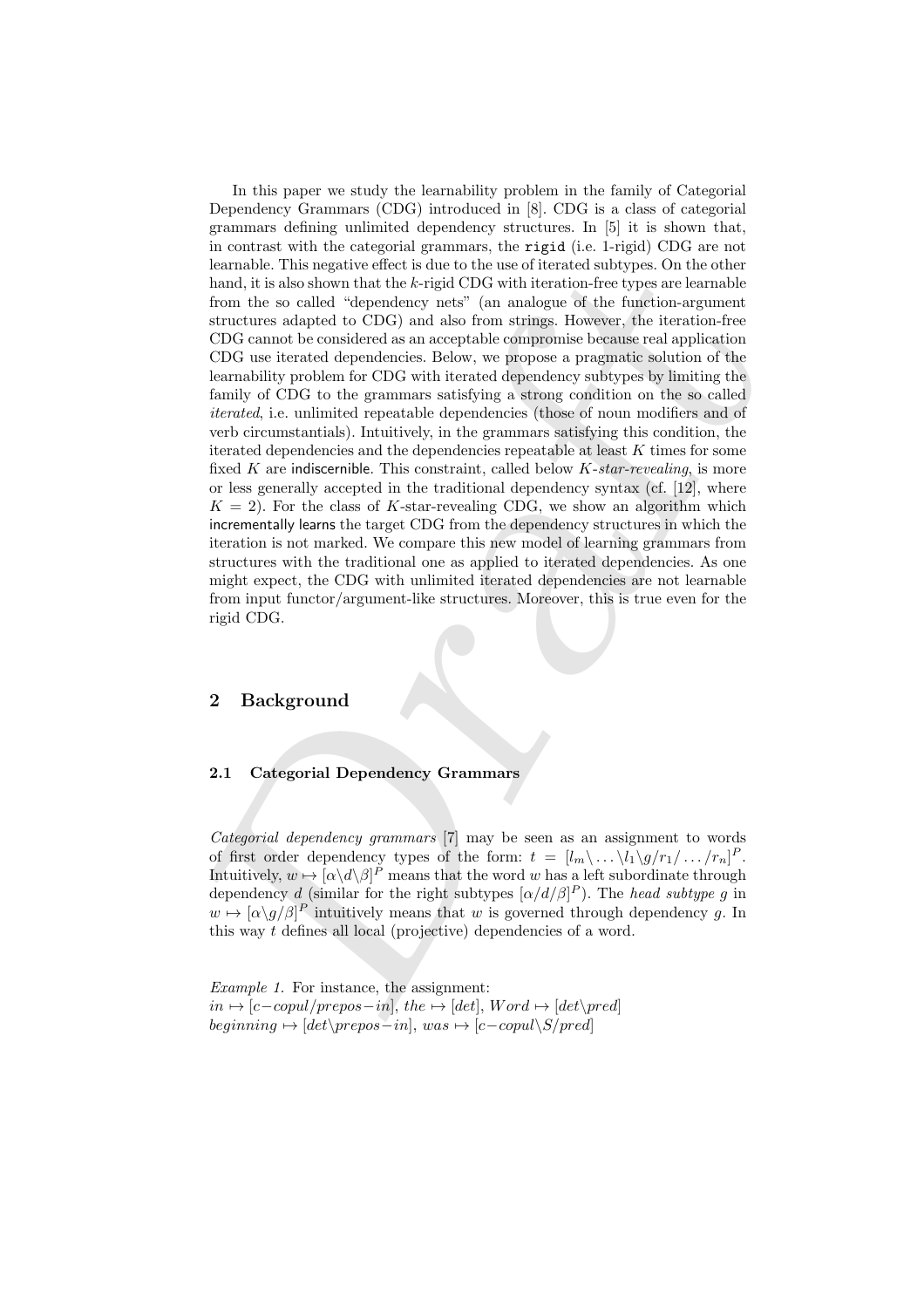determines the projective dependency structure in Fig. 1.



Fig. 1. Projective dependency structure

The intuitive meaning of substitution is the World Fig. 1. Projective dependency structure<br>
The intuitive meaning of subtype P, called potential, is that it defines the distant (non-projective, describining) dependences o The intuitive meaning of subtype  $P$ , called *potential*, is that it defines the distant (non-projective, discontinuous) dependencies of the word  $w$ .  $P$  is a string of polarized valencies, i.e. of symbols of four kinds:  $\angle d$  (left negative valency d),  $\setminus_{\mathcal{A}} d$  (right negative valency d),  $\setminus_{\mathcal{A}} d$  (left positive valency d),  $\setminus_{\mathcal{A}} d$  (right positive *valency d*). Intuitively,  $v = \langle d \rangle$  requires a subordinate through dependency d situated *somewhere* on the left, whereas the *dual* valency  $\check{v} = \check{c}$  d requires a governor through the same dependency  $d$  situated somewhere on the right. So together they describe the discontinuous dependency d. Similar for the other pairs of dual valencies. For negative valencies  $\swarrow d$ ,  $\searrow d$  are provided special kind of subtypes  $\#(\sqrt{d})$ ,  $\#(\sqrt{d})$ . Intuitively, they serve to check the adjacency of a distant subordinate through discontinuous dependency d to a host word. The dependencies of these types are called *anchor*. An *elementary dependency type* is either a *local dependency name d* or its *iteration*  $d*$  or an anchor type  $\#(v)$ .

Example 2. For instance, the assignment:  $elle \mapsto [pred]$  $la \mapsto [\#(\swarrow \text{clit}-a-\text{obj})]^{\swarrow \text{clit}-a-\text{obj}}$ lui  $\mapsto [\#(\swarrow \text{clit}-3d-\text{obj})]^{\swarrow \text{clit}-3d-\text{obj}}$  $a \mapsto [\#(\sqrt{clit-3d-obj})\setminus \#(\sqrt{clit-a-obj})\setminus pred\setminus S/aux]$  $donn\acute{e} \mapsto [aux]^{\nwarrow}$ clit−3d−obj $\nwarrow$ clit−a−obj determines the non projective DS in Fig. 2.



 $(fr. * she it_{g=fem} to him has given)$ Fig. 2. Non-projective dependency structure

**Definition 1.** Let  $w = a_1 \ldots a_n$  be a string, W be the set of all occurrences of symbols in w and  $C = \{d_1, \ldots, d_m\}$  be a set of dependency names. A graph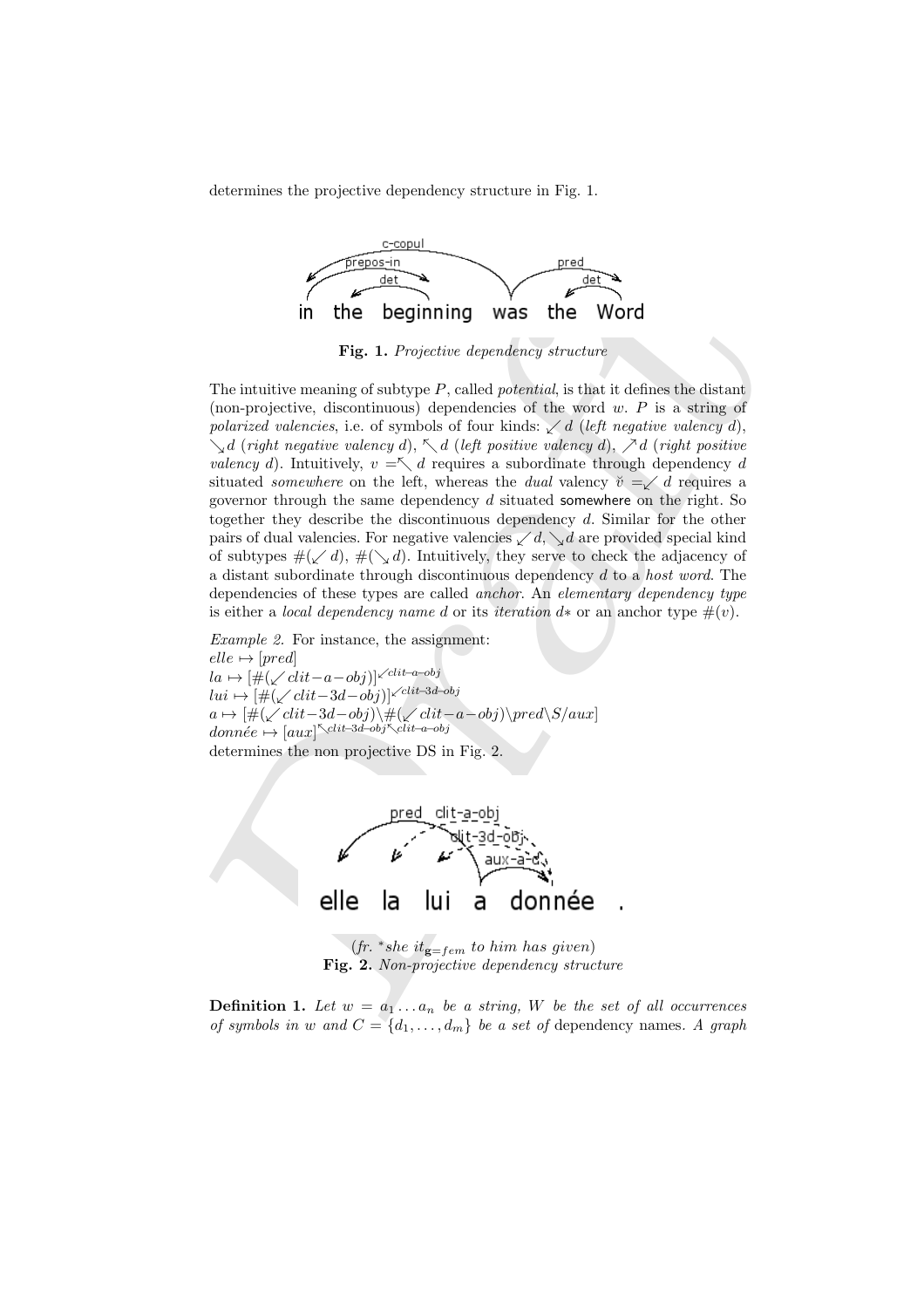$D = (W, E)$  with labeled arcs is a dependency structure (DS) of w if it has a root, i.e. a node  $a_0 \in W$  such that (i) for any node  $a \in W$ ,  $a \neq a_0$ , there is a path from  $a_0$  to a and (ii) there is no arc  $(a', d, a_0)$ .<sup>4</sup> An arc  $(a_1, d, a_2) \in E$  is called dependency d from  $a_1$  to  $a_2$ . The linear order on W induced by w is the precedence order on D.

**Definition 2.** Let  $C$  be a set of elementary dependency types (sometimes also called local dependency names) and  $V$  be a set of valency names.

The expressions of the form  $\swarrow v$ ,  $\searrow v$ ,  $\searrow v$ ,  $\nearrow v$ , where  $v \in \mathbf{V}$ , are called polarized valencies.  $\leq v$  and  $\geq v$  are positive,  $\swarrow v$  and  $\searrow v$  are negative;  $\leq v$ and  $\sqrt{v}$  are left,  $\sqrt{v}$  and  $\sqrt{v}$  are right. Two polarized valencies with the same valency name and orientation, but with the opposite signs are dual.

An expression of one of the forms  $\#(\swarrow v), \#(\searrow v), v \in \mathbf{V}$ , is called anchor type *or just* anchor. An expression of the form  $d^*$  where  $d \in \mathbb{C}$ , is called iterated dependency type.

Elementary dependency types, iterated dependency types and anchor types are called primitive.

precedence order on *D*.<br>
Definition 2. Let C be a set of clumentary dependence types (gometimes also<br>
colled local dependency tames) and V be a set of valency names.<br>
The expressions of the form  $\chi$  c,  $\psi$ , we, we,  $\psi$ An expression of the form  $t = [l_m \backslash ... \backslash l_1 \backslash H / ... /r_1 ... /r_n]$  in which  $m, n \geq$ 0,  $l_1, \ldots, l_m, r_1, \ldots, r_n$  are primitive types and H is either an elementary dependency type or an anchor type, is called basic (or local) dependency type.  $l_1, \ldots, l_m$  and  $r_1, \ldots, r_n$  are respectively left and right argument subtypes of t. When H is not empty, it is called head subtype of  $t$  (or head type for short).

A (possibly empty) string  $P$  of polarized valencies is called potential.<sup>5</sup>

A dependency type (or a category) is an expression  $B^P$  in which B is a basic dependency type and P is a potential.  $CAT(C, V)$  and  $B(C)$  will denote respectively the set of all dependency types over  $C$  and  $V$  and the set of all basic dependency types over C.

CDG are defined using the following calculus of dependency types <sup>6</sup>

 $\mathbf{L}^1.$   $C^{P_1}[C\backslash \beta]^{P_2} \vdash [\beta]^{P_1P_2}$ 

 $\mathbf{I}^{\mathbf{l}}.\ C^{P_1}[C^*\backslash \beta]^{P_2}\vdash [C^*\backslash \beta]^{P_1P_2}$ 

 $\mathbf{\Omega}^{\mathbf{l}}.\; [C^*\backslash \beta]^P\vdash [\beta]^P$ 

 $\mathbf{D}^{\mathbf{l}}$ .  $\alpha^{P_1(\sqrt{C})P(\sqrt{C})P_2} \vdash \alpha^{P_1P_2}$ , if the potential  $(\sqrt{C})P(\sqrt{C})$  satisfies the following pairing rule  $FA$  (first available):

## **FA** : P has no occurrences of  $\swarrow C, \nwarrow C$ .

 $\mathbf{L}^{\mathbf{l}}$  is the classical elimination rule. Eliminating the argument subtype  $C \neq \#(\alpha)$ it constructs the (*projective*) dependency  $C$  and concatenates the potentials.  $C = \#(\alpha)$  creates the anchor dependency. I<sup>1</sup> derives  $k > 0$  instances of C.  $\Omega^1$  serves for the case  $k = 0$ .  $D^1$  creates *discontinuous dependencies*. It pairs

<sup>4</sup> Evidently, every DS is connected and has a unique root.

<sup>&</sup>lt;sup>5</sup> In fact, the potentials should be defined as multi-sets. We define them as strings in order to simplify definitions and notation. Nevertheless, to make the things clear, below we will present potentials in the normal form, where all left valencies precede all right valencies.

 $6$  We show left-oriented rules. The right-oriented are symmetrical.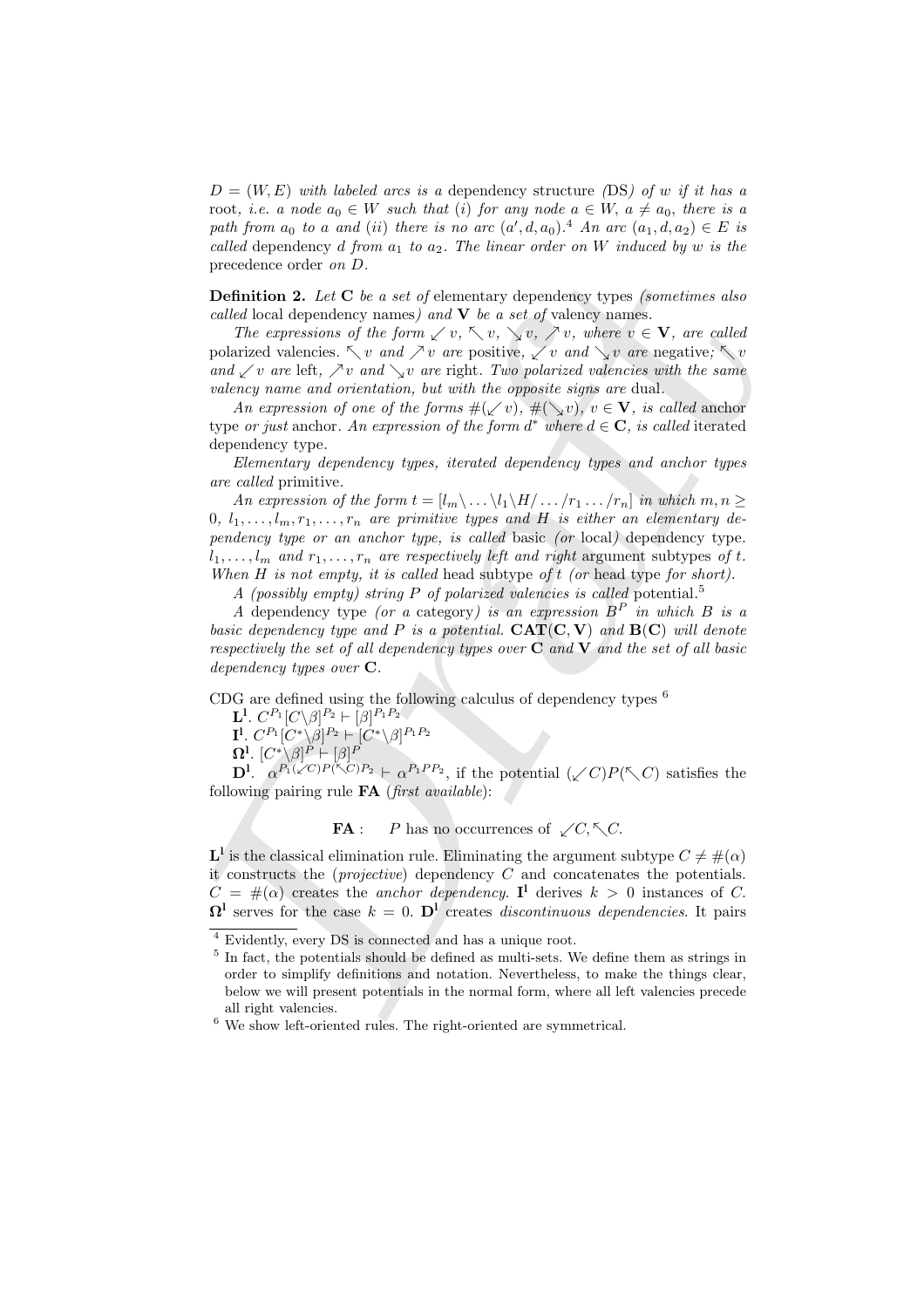and eliminates dual valencies with name  $C$  satisfying the rule  $FA$  to create the discontinuous dependency C.

**Definition 3.** A categorial dependency grammar (CDG)<sup>7</sup> is a system  $G =$  $(W, \mathbf{C}, S, \lambda)$ , where W is a finite set of words, **C** is a finite set of elementary categories containing the selected category S, and  $\lambda$ , called lexicon, is a finite substitution on W such that  $\lambda(a) \subset \text{CAT}(C, V)$  for each word  $a \in W$ .

For a DS D and a string x, let  $G(D, x)$  denote the relation: D is constructed in a proof  $\Gamma \vdash S$  for some  $\Gamma \in \lambda(x)$ . Then the language generated by G is the set  $L(G) =_{df} \{w \mid \exists D \ G(D, w)\}\$ and the DS-language generated by G is the set  $\Delta(G) =_{\text{df}} \{D \mid \exists w \ G(D, w)\}.$   $\mathcal{D}(CDG)$  and  $\mathcal{L}(CDG)$  will denote the families of DS-languages and languages generated by these grammars.

*Example 3.* For instance, the proof in Fig. 3 shows that the DS in Fig. 2 belongs to the DS-language generated by a grammar containing the type assignments shown above for the french sentence  $Elle la lui a *donnée*.$ 



Fig. 3. Dependency structure correctness proof

CDG are very expressive. Evidently, they generate all CF-languages. They can also generate non-CF languages.

Example 4. [8]. The CDG:  $a \mapsto A^{\checkmark A}, [A \backslash A]^{\checkmark A},$  $b \mapsto [B/C]^{\nwarrow A}, [A\backslash S/C]^{\nwarrow A},$  $c \mapsto C$ ,  $[B\setminus C]$ generates the language  $\{a^nb^nc^n \mid n>0\}$ .<sup>8</sup>

(V), C, S, M), where we are planet as of words, C is a funit set of eternedary<br>
contegrates emulating the selected category S, and A, called beitern, is a finite<br>
substitution on W such that  $X(a) \subset \mathbf{C}X^*(C, V)$  for each Seemingly, the family  $\mathcal{L}(CDG)$  of CDG-languages is incomparable with mildly context sensitive languages [10, 14] generated by multi-component TAG, linear CF rewrite systems and some other grammars.  $\mathcal{L}(CDG)$  contains non-TAG languages, e.g.  $L^{(m)} = \{a_1^n a_2^n ... a_m^n \mid n \ge 1\}$  for all  $m > 0$ . In particular, it contains the language  $MIX = \{w \in \{a, b, c\}^+ \mid |w|_a = |w|_b = |w|_c\}$  [2], for which E. Bach conjectures that it is not mildly CS. On the other hand, [6] conjectures that this family does not contain the TAG language  $L_{copy} = \{xx \mid x \in \{a, b\}^*\}.$ This comparison shows a specific nature of the valencies' pairing rule FA. It can be expressed in terms of valencies' bracketing. For this, one should interpret  $\sqrt{d}$  and  $\sqrt{d}$  as left brackets and  $\sqrt{d}$  and  $\sqrt{d}$  as right brackets. A potential is balanced if it is well bracketed in the usual sense.

<sup>&</sup>lt;sup>7</sup> They are called *generalized CDG* in [7] in order to distinguish them from CDG generating DT, which we do not consider here.

<sup>&</sup>lt;sup>8</sup> One can see that the DS may be not trees.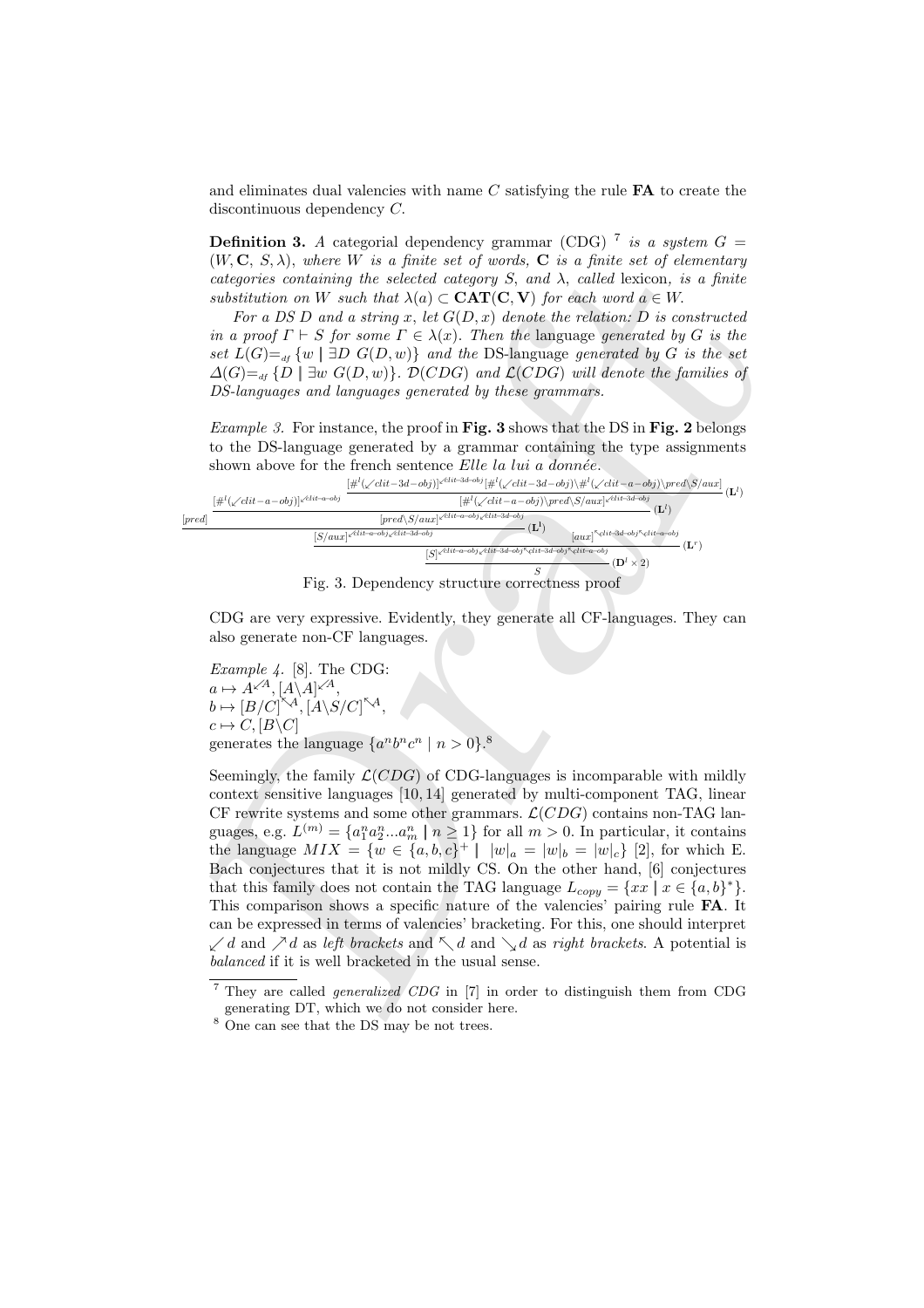CDG have an important property formulated in terms of two images of sequences of categories  $\gamma$ : the *local projection*  $\|\gamma\|_l$  and the valency projection  $\|\gamma\|_v$ : 1.  $\|\varepsilon\|_l = \|\varepsilon\|_v = \varepsilon$ ;  $\|\alpha\gamma\|_l = \|\alpha\|_l \|\gamma\|_l$  and  $\|\alpha\gamma\|_v = \|\alpha\|_v \|\gamma\|_v$  for a category  $\alpha$ . **2.**  $||C^P||_l = C$  et  $||C^P||_v = P$  for every category  $C^P$ .

**Theorem 1.** [6, 7] For a CDG G with lexicon  $\lambda$  and a string  $x, x \in L(G)$  iff there is  $\Gamma \in \lambda(x)$  such that  $||\Gamma||_l$  is reduced to S without the rule  $\mathbf{D}$  and  $||\Gamma||_v$  is balanced.

On this property resides a polynomial time parsing algorithm for CDG [6, 7].

## 2.2 Learnability, finite elasticity and limit points

A class of languages described by a class of grammars  $\mathcal G$  is learnable iff there exists a learning algorithm  $\phi$  from finite sets of words to G that converges <sup>9</sup>, for any  $G \in \mathcal{G}$  and for any growing partial enumeration of  $L(G)$ , to a grammar  $G' \in \mathcal{G}$  such that  $L(G) = L(G')$ .

**Theorem 1.** (6. 7) For a CDG G mill, lexiton  $\lambda$  and a string  $x, x \in L(G)$  iff there is  $\Gamma \in \mathbb{R} \setminus \{x\}$  such that  $||\Gamma||_1$  is reduced to S without the rule **D** and  $||\Gamma||_1$  is behaved. The straige described by a chir Learnability and unlearnability properties have been widely studied from a theoretical point of view. A very useful property for our purpose is the finite elasticity property of a class of languages. This term was first introduced in [16, 13] and, in fact, it induces learnability. A very nice presentation of this notion can be found in [11].

**Definition 4 (Finite Elasticity).** A class  $\mathcal L$  of languages has infinite elasticity iff  $\exists (e_i)_{i\in\mathbb{N}}$  an infinite sequence of sentences,  $\exists (L_i)_{i\in\mathbb{N}}$  an infinite sequence of languages of  $\mathcal L$  such that  $\forall i \in \mathbb N : e_i \notin L_i$  and  $\{e_0, \ldots, e_{i-1}\} \subseteq L_i$ . A class has finite elasticity iff it has not infinite elasticity.

Theorem 2. [Wright 1989] A class that is not learnable has infinite elasticity.

Corollary 1. A class that has finite elasticity is learnable.

Finite elasticity is a very nice property because it can be extended from a class to every class obtained by a *finite-valued relation*<sup>10</sup>. We use here a version of the theorem that has been proved in [11] and is useful for various kinds of languages (strings, structures, nets) that can be described by lists of elements over some alphabets.

**Theorem 3.** [Kanazawa 1998] Let L be a class of languages over  $\Gamma$  that has finite elasticity, and let  $R \subseteq \Sigma^* \times \Gamma^*$  be a finite-valued relation. Then the class of languages  $\{R^{-1}[L] = \{s \in \Sigma^* \mid \exists u \in L \wedge (s, u) \in R\} \mid L \in \mathcal{L}\}\$  has finite elasticity.

**Definition 5 (Limit Points).** A class  $\mathcal{L}$  of languages has a limit point iff there exists an infinite sequence  $(L_n)_{n\in\mathbb{N}}$  of languages in  $\mathcal L$  and a language  $L\in\mathcal L$  such that:  $L_0 \subsetneq L_1 \ldots \subsetneq \ldots \subsetneq L_n \subsetneq \ldots$  and  $L = \bigcup_{n \in N} L_n$  (L is a limit point of  $\mathcal{L}$ ).

<sup>&</sup>lt;sup>9</sup> In fact, it is not the output grammars that converge but their associated languages.

<sup>&</sup>lt;sup>10</sup> A relation  $R \subseteq \Sigma^* \times \Gamma^*$  is finite-valued iff for every  $s \in \Sigma^*$ , there are at most finitely many  $u \in \overline{\Gamma^*}$  such that  $(s, u) \in R$ .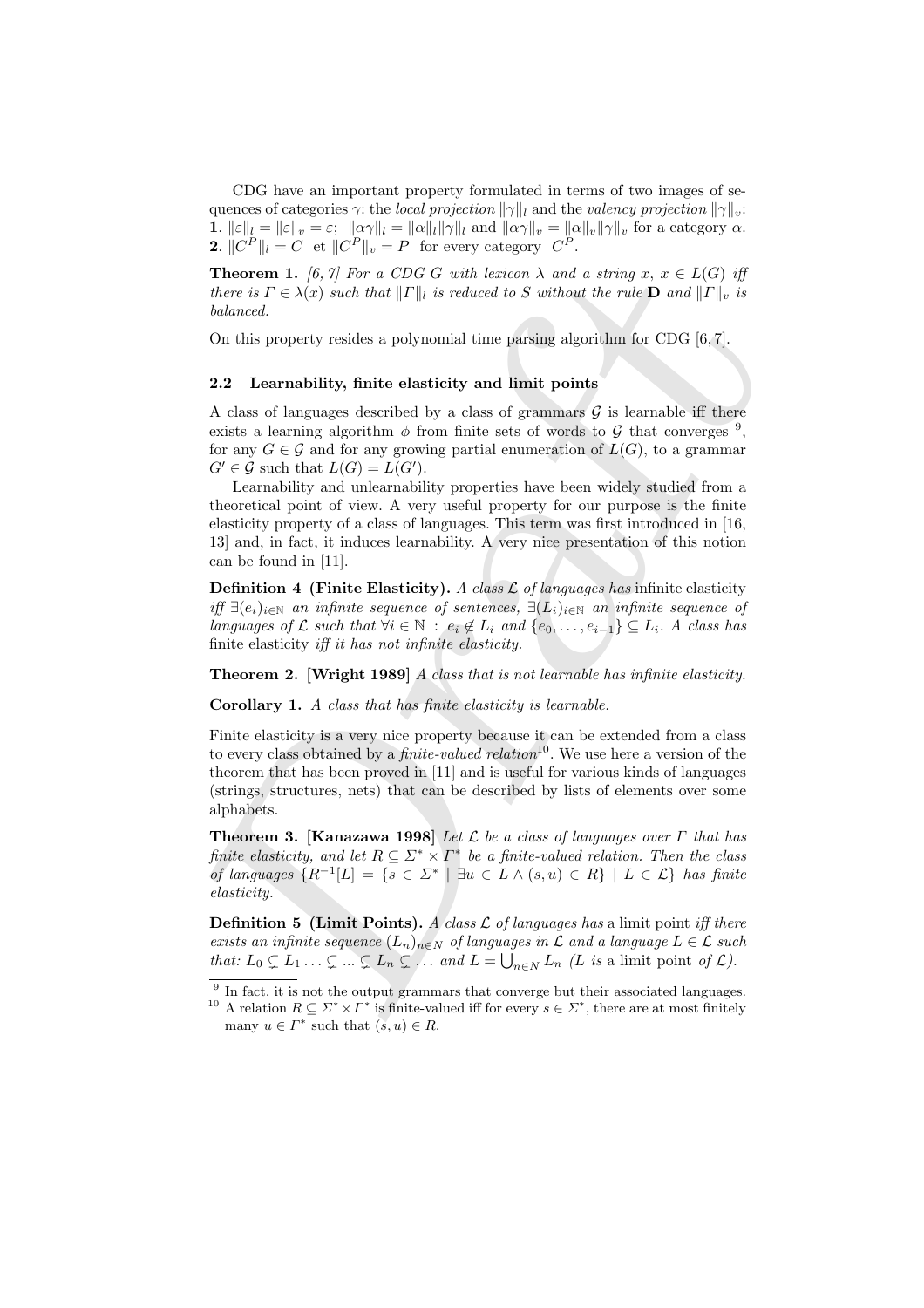Limit Points Imply Unlearnability. If the languages of the grammars in a class G have a limit point then the class G is unlearnable.<sup>11</sup>

#### 2.3 Limit points for CDGs with iterative subtypes

In [5] it is shown that, in contrast with the classical categorial grammars, the rigid (i.e. 1-rigid) CDG are not learnable. This negative effect is due to the use of iterated subtypes. We recall the limit point construction of [5] concerning iterative subtypes and discuss it later.

Limit point construction.

**Definition 6.** Let S, A, B be three elementary types. Grammars  $G'_n, G'_*$  are defined as follows:

 $C'_0 = S$  $C'_{n+1} = C'_{n} / A^{*} / B^{*}$  $G'_0 = \{a \mapsto A, b \mapsto B, c \mapsto C'_0\}$  $G'_n = \{a \mapsto A, b \mapsto B, c \mapsto [C'_n]\}$  $G'_{*} = \{a \mapsto A, b \mapsto A, c \mapsto [S \, / \, A^{*}]\}$ 

These constructions yield a limit point as follows [5].

**Theorem 4.**  $L(G'_n) = \{c(b^*a^*)^k \mid k \leq n\}$  and  $L(G'_*) = c\{b, a\}^*$ 

Corollary 2. The constructions show the non-learnability from strings for the underlying classes of (rigid) grammars: those allowing iterative subtypes  $(A^*)$ .

We observe that in these constructions, the number of iterative subtypes  $(A^*)$ is not bound.

## 3 Incremental Learning

En [5] it is shown that, in constraint with the classical categorial grammars, the<br>
rigid (i.e. t-rigid) CDG are not learnable. This regardive effect is due to the<br>
rigid (i.e. t-rigid) CDG are not learnable. This regardi Below we show an incremental algorithm strongly learning CDG from DS. This means that  $\Delta(G)$  serves as the observation set  $\Phi(G)$  and that the limit grammar is strongly equivalent to the target grammar. From the very beginning, it should be clear that, in contrast with the constituent structure grammars and also with the CG, the existence of such learning algorithm is not guaranteed because, due to the iterated subtypes, the straightforward arguments of subtypes' set cardinality do no not work. In particular, even the rigid CDG (monotonic with respect to the subgrammar partial order (PO)) do not satisfy the finite thickness condition. On the other hand, the learning algorithm  $A$  below is incremental in the sense that every next hypothetical CDG  $\mathcal{A}(\sigma[i+1])$  is an "extension" of the preceding grammar  $\mathcal{A}(\sigma[i])$  and it is so without any rigidity constraint. Incremental learning algorithms are rare. Those we know, are unification based and apply only to rigid grammars (cf. [4] and [5]). They cannot be considered as

 $11$  This implies that the class has infinite elasticity.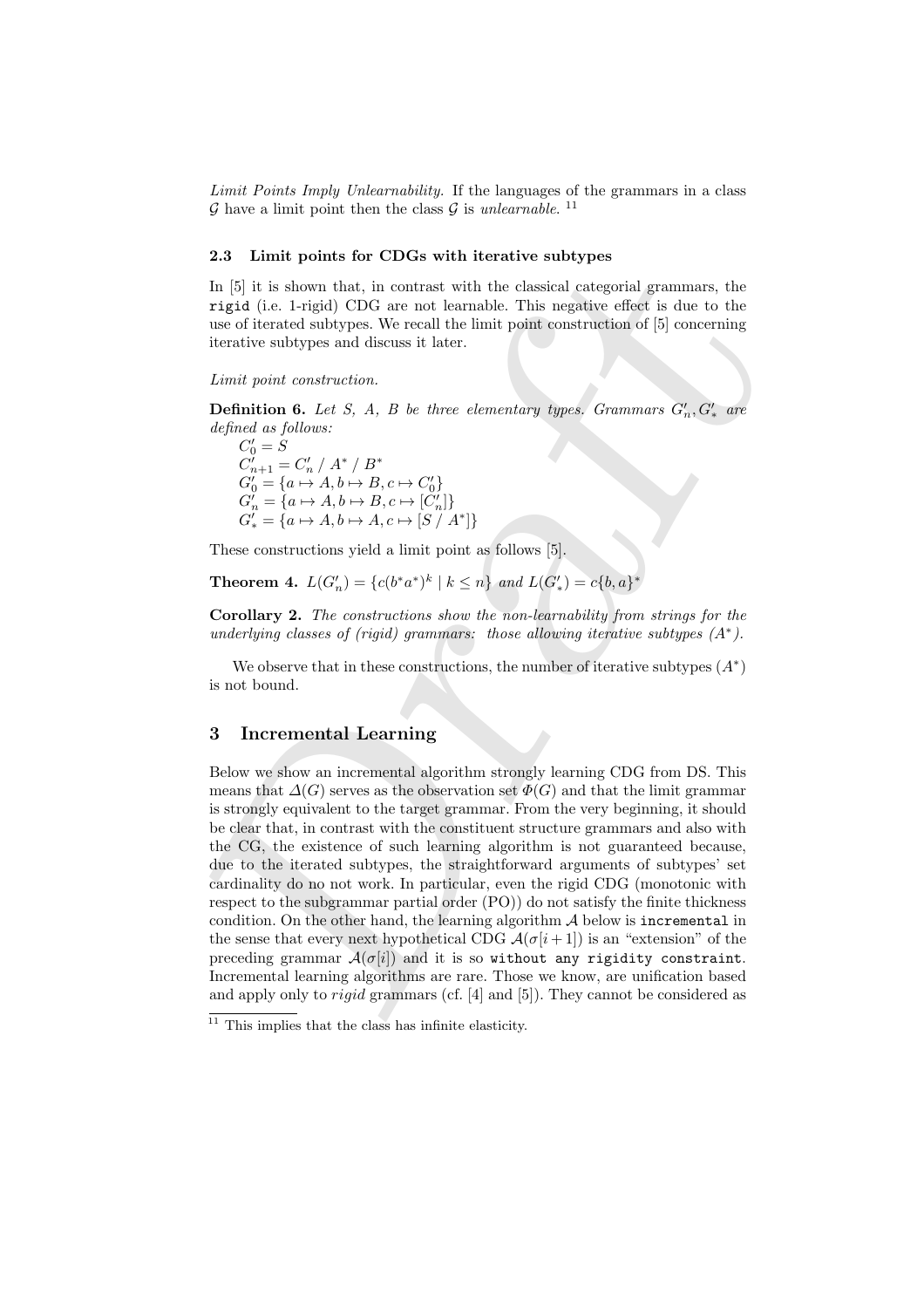practical (at least for the NLP) because the real application grammars are never rigid. In the cases when the  $k$ -rigid learnability is a consequence of the rigid learnability, it is only of a theoretical interest because the existence of a learning algorithm is based on the Kanazawa's finite-valued-relation reduction [11].

Our notion of incrementality is based on a partial "flexibility" order  $\preceq$  on CDGs. Basically, the order corresponds to grammar expansion in the sense that  $G_1 \preceq G_2$  means that  $G_2$  defines no less dependency structures than  $G_1$  and at least as precise dependency structures as  $G_1$ . This PO is the reflexive-transitive closure of the following preorder  $\lt$ .

Our notion of incrementality is based on a partial "lexibility" oder  $\leq$  on a partial "lexibility" oder  $\leq$  on means that  $G_1 \leq G_2$  means that  $G_2$  is the effective function of  $\int$  of  $G_1 \leq G_2$  means that  $G_2$  **Definition 7.** For a type  $t = [l_m \backslash \cdots l_1 \backslash g / r_1 \cdots / r_n]^P$  a dependency name c,  $i \geq 0, 0 \leq j \leq m$ , let  $t_c^{(i\backslash, j)} = [l_m \backslash \cdots \backslash l_j \backslash c \cdots \backslash c \backslash l_{j-1} \backslash \cdots l_1 \backslash g/r_1 \cdots/r_n]^P$  (i times) and  $t_c^{(*\backslash j)} = [l_m \backslash \cdots \backslash l_j \backslash c * \backslash l_{j-1} \backslash \cdots l_1 \backslash g/r_1 \cdots/r_n]^P$ . Respectively, for  $0 \leq k \leq n \ t_{c}^{(i_1,k)} = [l_m \backslash \cdots l_1 \backslash g / r_1 \cdots / r_{k-1} / c \cdots / c / r_k / \cdots / r_n]^P$  and  $t_{c}^{(*/,k)} =$  $[l_m\backslash \cdots l_1\backslash g/r_1\cdots/r_{k-1}/c*/r_k/\cdots/r_n]^P$ . Then: 1.  $t_c^{(i\setminus j)} < t_c^{(*\setminus j)}$  and  $t_c^{(i\setminus k)} < t_c^{(*\setminus k)}$  for all  $i \geq 0, 0 \leq j \leq m$  and  $0 \leq k \leq n$ 2.  $\tau < \tau'$  for sets of types  $\tau, \tau'$ , if either:

(i)  $\tau' = \tau \cup \{t\}$  for a type  $t \notin \tau$  or

(*ii*)  $\tau = \tau_0 \cup \{t'\}$  and  $\tau' = \tau_0 \cup \{t''\}$ 

for a set of types  $\tau_0$  and some types  $t', t''$  such that  $t' < t''$ . 3.  $\lambda < \lambda'$  for two type assignments  $\lambda$  and  $\lambda'$ , if  $\lambda(w') < \lambda'(w')$  for a word w' and  $\lambda(w) = \lambda'(w)$  for all words  $w \neq w'$ .

 $4. \preceq$  is the PO which is the reflexive-transitive closure of the preorder  $\lt$ .

It is not difficult to prove that the expressive power of CDG monotonically grows with respect to this PO.



 $(\text{fr. *now all the evenings when he took her home he had to enter } [M. Proust] )$ Fig. 4. Iterated circumstantial dependency

**Proposition 1.** Let  $G_1$  and  $G_2$  be two CDG such that  $G_1 \preceq G_2$ . Then  $\Delta(G_1) \subseteq$  $\Delta(G_2)$  and  $\mathcal{L}(G_1) \subset \mathcal{L}(G_2)$ .

The flexibility  $PO \le$  serves to define the following main notion of incremental learning.

**Definition 8.** Let A be an inference algorithm for CDG from DS,  $\sigma$  be a training sequence for a CDG G and  $A(\sigma[i]) = G_i$  for  $i \geq 1$ .

1. A is monotonic on  $\sigma$  if  $\mathcal{A}(\sigma[i]) \preceq \mathcal{A}(\sigma[j])$  for all  $i \leq j$ .

2. A is faithful on  $\sigma$  if  $\Delta(\mathcal{A}(\sigma[i])) \subseteq \Delta(G)$  for all i.

3. A is expansive on  $\sigma$  if  $\sigma[i] \subset \Delta(\mathcal{A}(\sigma[i]))$  for all i.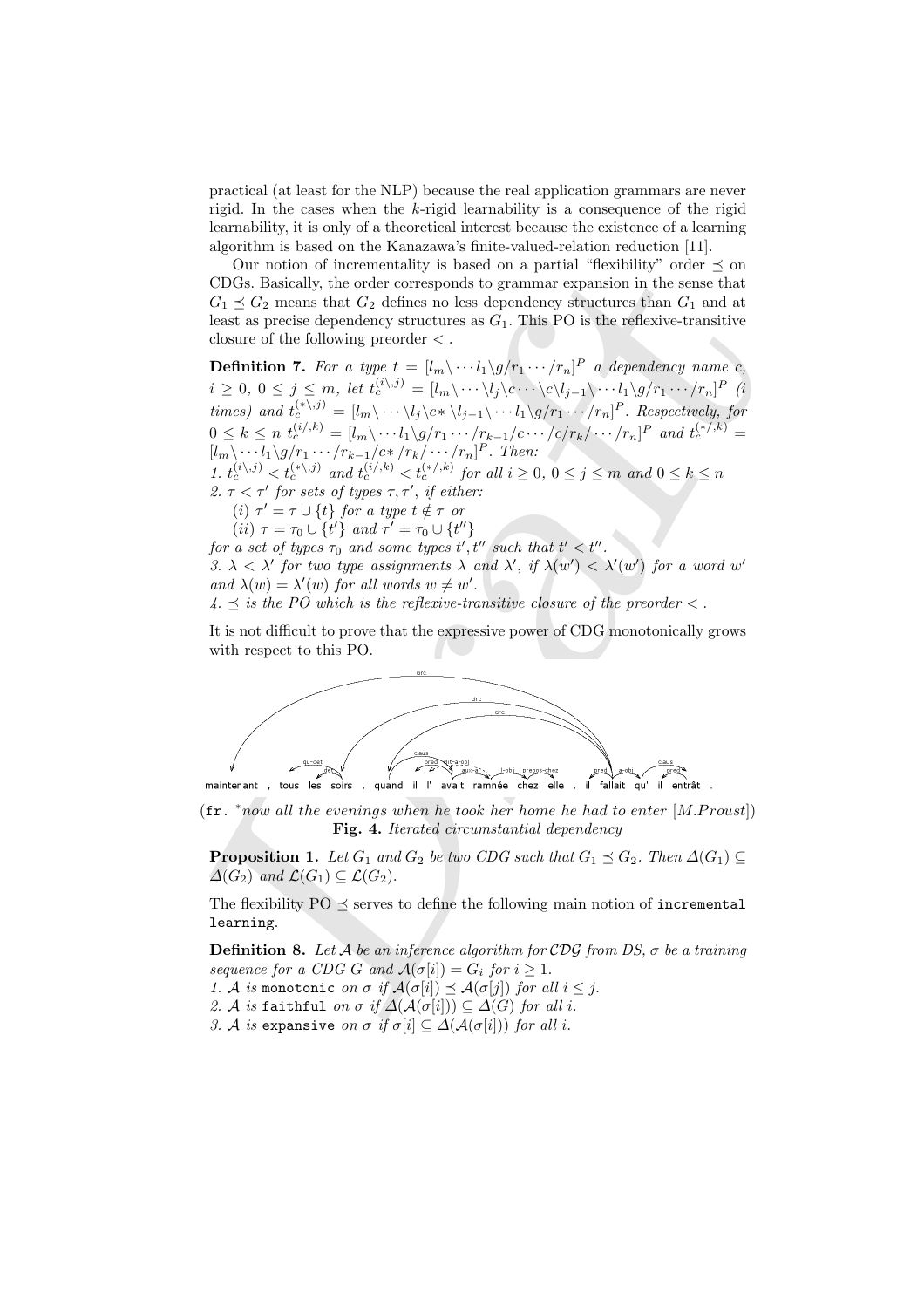**Theorem 5.** Let  $\sigma$  be a training sequence for a CDG G. If an inference algorithm A is monotonic, faithful, and expansive on  $\sigma$ , and if A stabilizes on  $\sigma$  then  $\lim_{i\to\infty} \mathcal{A}(\sigma[i]) \equiv_s G.$ 

*Proof.* Indeed, stabilization implies that  $\lim_{\alpha \to 0} \mathcal{A}(\sigma[i]) = \mathcal{A}(\sigma[T])$  for some T. Then  $\Delta(\mathcal{A}(\sigma[T])) \subseteq \Delta(G)$  because of faithfulness. At the same time, by expansiveness and monotonicity,  $\Delta(G) = \sigma = \bigcup_{n=0}^{\infty}$  $i=1$  $\sigma[i] \subseteq \overset{\infty}{\bigcup}$  $i=1$  $\varDelta(\mathcal{A}(\sigma[i]))\subseteq\bigcup^{T}% \varphi_{\sigma}(\sigma[i])\bigcap\varphi_{\sigma}(\sigma[i])$  $i=1$  $\varDelta(\mathcal{A}(\sigma[i]))$  $\subset \Delta(\mathcal{A}(\sigma[T]))$ .

*Proof.* Indeed, stabilization implies that him  $A(\sigma[i]) = A(\sigma[T])$  for some 7.<br>Then  $\Delta(A(\sigma[T])) \subseteq \Delta(G)$  because of finithness At the sum time, by even-<br>Then  $\Delta(A(\sigma[T])) \subseteq \Delta(G)$  because of finithness At the sum time, by even-<br>siveness As we explain in Section 4, the unlearnability of rigid or k-rigid CDG is due to the use of iterated types. Such types are unavoidable in real grammars (cf. the iterated dependency circ in Fig. 4). But in particular in the real application grammars, the iterated types have very special properties. Firstly, the distant and discontinuous dependencies are never iterated. Secondly, in natural languages, the optional constructions repeated successively several times (two or more) are exactly those iterated. This is the resource we use to resolve the learnability problem. To formalize these properties we need some notations and definitions. The main definition concerns a restriction on the class of grammars that is learned. This class corresponds to grammars where an argument that is used at least  $K$  times in a DS must be an iterated argument. Such grammars are called K-star revealing grammars.

#### Definition 9.

1. Repetition blocks (R-blocks) : For  $d \in \mathbf{C}$ ,

$$
LB_d = \{x_1 \backslash \cdots \backslash x_i \mid i > 0, x_i \in \{d, d^*\}\}
$$

$$
RB_d = \{x_1 / \cdots / x_i \mid i > 0, x_i \in \{d, d^*\}\}
$$

2. Patterns: Patterns are defined exactly as types, but in the place of  $C$ , we use **G**, where **G** is the set of gaps  $G = \{ \langle d \rangle | d \in C \}$ . Moreover, for any  $\alpha, \beta, P$ and d,  $[\alpha \mid d \leq d \mid d \leq \beta]^P$  and  $[\alpha \mid d \mid d \mid d \mid d \mid q$  are not a pattern. 3. Vicinity: Let D be a DS in which an occurrence of a word w has : the incoming local dependency  $h$  (or the axiom  $S$ ), the left projective dependencies or anchors  $l_k, \ldots, l_1$  (in this order), the right projective dependencies or anchors  $r_1, \ldots, r_m$  (in this order), and discontinuous dependencies  $p_1(d_1), \ldots, p_n(d_n)$ , where  $p_1, \ldots, p_n$  are polarities and  $d_1, \ldots, d_n \in V$  are valency names. Then the vicinity of w in D is the type  $V(w, D) = [l_1 \backslash ... \backslash l_k \backslash h/r_m / ... /r_1]^P$ , in which P is a permutation of  $p_1(d_1), \ldots, p_n(d_n)$  in a standard lexicographical order, for instance, compatible with the polarity order  $\nwarrow$   $\lt \searrow$   $\lt \lt \nearrow$ . 4. Superposition and indexed occurrences of maximal R-blocks :

(i) Let  $\pi$  be a pattern,  $\beta_1, \ldots, \beta_k$  be R-blocks and  $\langle d_1 \rangle, \ldots, \langle d_k \rangle$  be gaps. Then  $\pi \langle \langle d_1 \rangle \langle \beta_1, \ldots, \langle d_k \rangle \langle \beta_k \rangle$  is the expression resulting from  $\pi$  by the parallel substitution of the R-blocks for the corresponding gaps.

(ii) Let E be a type or a vicinity. Then  $\pi$  is superposable on E if for some  $\langle d_1 \rangle, \ldots, \langle d_k \rangle, \beta_1, \ldots, \beta_k$ :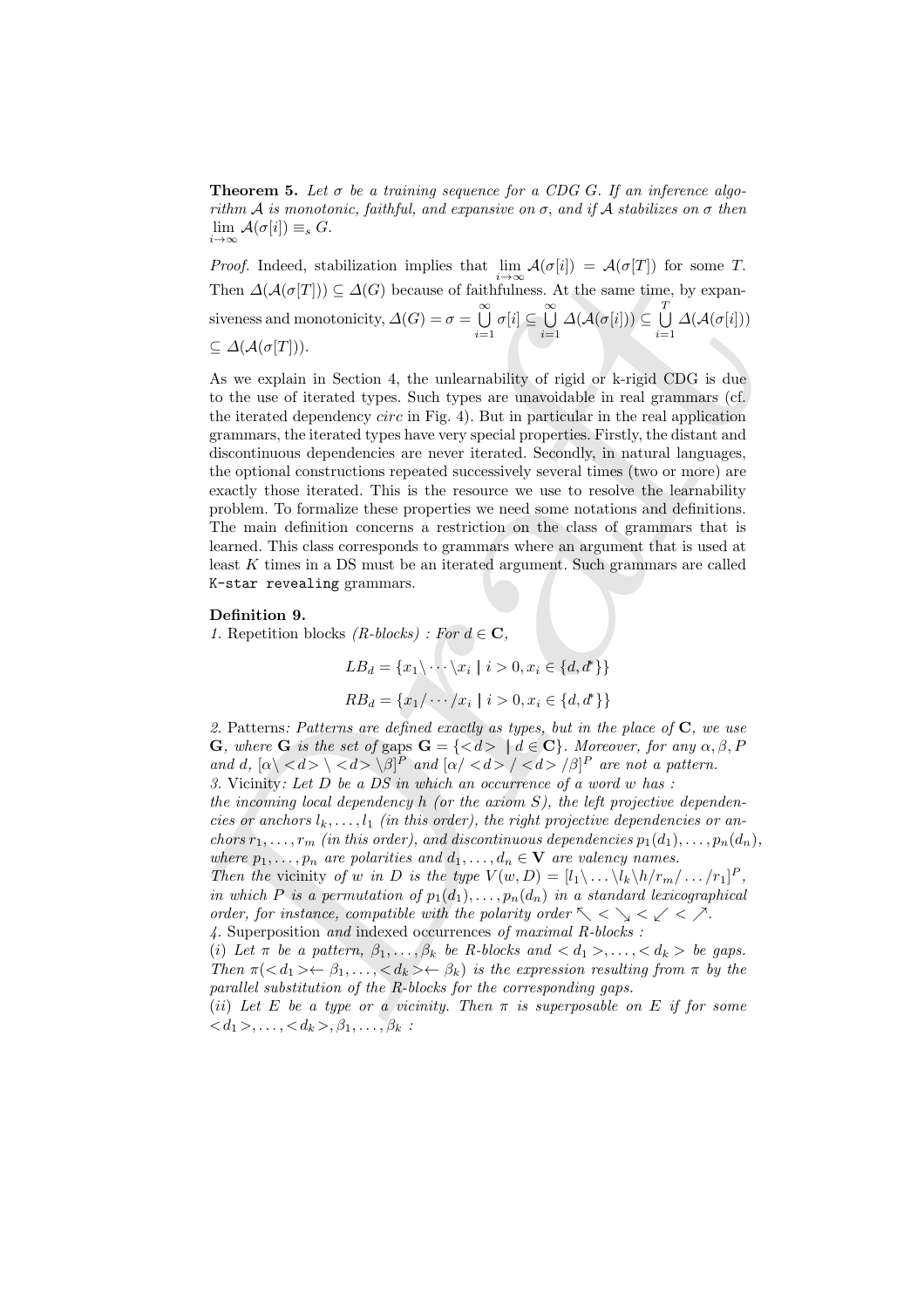$-E = \pi(\langle d_1 \rangle \langle \beta_1, \ldots, \langle d_k \rangle \langle \beta_k \rangle)$  and  $-$  every R-block  $\beta_i$  is maximal in E.

proposition in this tomack, is a honeston that proton in a trunca sum that is predict is profiled that the same manner Dr instance, in Fig. 4, the instanting of far latter is proposable by the following substitution:<br>
for A vicinity corresponds to the part of a type that is used in a DS. The superposition, in this context, is a notation that puts together in a R-block a list of dependencies with the same name. For instance, in Fig. 4, the vicinity of fallait is  $[pred\circ\circ\circ\S/a - obj]$ . The pattern that is superposable for this vicinity is  $\pi = \{ \langle pred \rangle \setminus \langle circ \rangle \setminus \langle S \rangle \langle a - obj \rangle \}$  and the type is obtained by the following substitution:

$$
\pi(< pred>\leftarrow pred, < circ \leftarrow circ \cdot \leftarrow circ \cdot \leftarrow circ \cdot < a - obj \leftarrow a - obj)
$$

For ramnée, the vicinity is  $[aux - a/l - obj]^{k}$ clit<sup>-a-obj</sup> and it is equal to :

 $[aux - a / ]^{∞clit - a - obj}$ (<l − obj> $\leftarrow$ l − obj)

**Proposition 2.** For every type (vicinity) E there is a single pattern  $\pi$  superposable on E and a single decomposition (R-decomposition)  $E = \pi \left( \langle d_1 \rangle + \beta_1, \ldots, \langle d_k \rangle + \beta_k \right)^P$  $P$  .

#### Notation

 $(i)$  Let  $E$  be a type or a vicinity with the R-decomposition  $E = \pi \left( \langle d_1 \rangle \leftarrow \beta_1, \ldots, \langle d_k \rangle \leftarrow \beta_k \right)^p.$ 

Then for  $1 \leq i \leq k$ ,

$$
E|_{i} =_{df} \beta_{i}
$$
  

$$
E[i \leftarrow \beta] =_{df} \pi(\langle d_1 \rangle \leftarrow \beta_1, \dots, \langle d_i \rangle \leftarrow \beta, \dots, \langle d_k \rangle \leftarrow \beta_k)^P
$$

(ii) Let G be a CDG with lexicon  $\lambda$  and  $t \in \lambda(w)$  be a type with R-decomposition  $t = \pi \left( \langle d_1 \rangle \leftarrow \beta_1, \ldots, \langle d_k \rangle \leftarrow \beta_k)^P$ . Then  $G_w^{t[i \leftarrow \beta]}$  denotes the CDG with lexicon  $\lambda \cup \{w \mapsto t[i \leftarrow \beta]\}.$ 

**Definition 10.** Let  $K > 1$  be an integer. CDG G is K-star revealing for dependency d if for every word w, every type  $t \in \lambda(w)$  such that for some  $i, t = t[i \leftarrow \beta]$ and  $\beta$  has at least one occurrence of  $d^*$  or at least K occurrences of  $d$  :

$$
G_w^{t[i \leftarrow d^*]} \, \equiv_s \, G
$$

 $G$  is  $K$ -star revealing if it is  $K$ -star revealing for all dependencies.

If we define the grammar  $G(t)$  by  $A \mapsto [a], B \mapsto [b], C \mapsto t$  where t is a type, we can prove that:

- 
$$
G([a^*\S/a^*])
$$
,  $G([a^*\b^*\a^*/S])$  and  $G([a^*\b^*\a^*\S])$  are 2-star revealing,  
-  $G([a^*\a\S])$ ,  $G([a^*\b^*\a\S])$  are not 2-star revealing.

Usually, it means that a K-star revealing grammar can use the same iterated dependency type  $d^*$  several times but each occurrence must not be in the same block as the elementary dependency type  $d$ . Also, there are less than K occurrences of d in a block.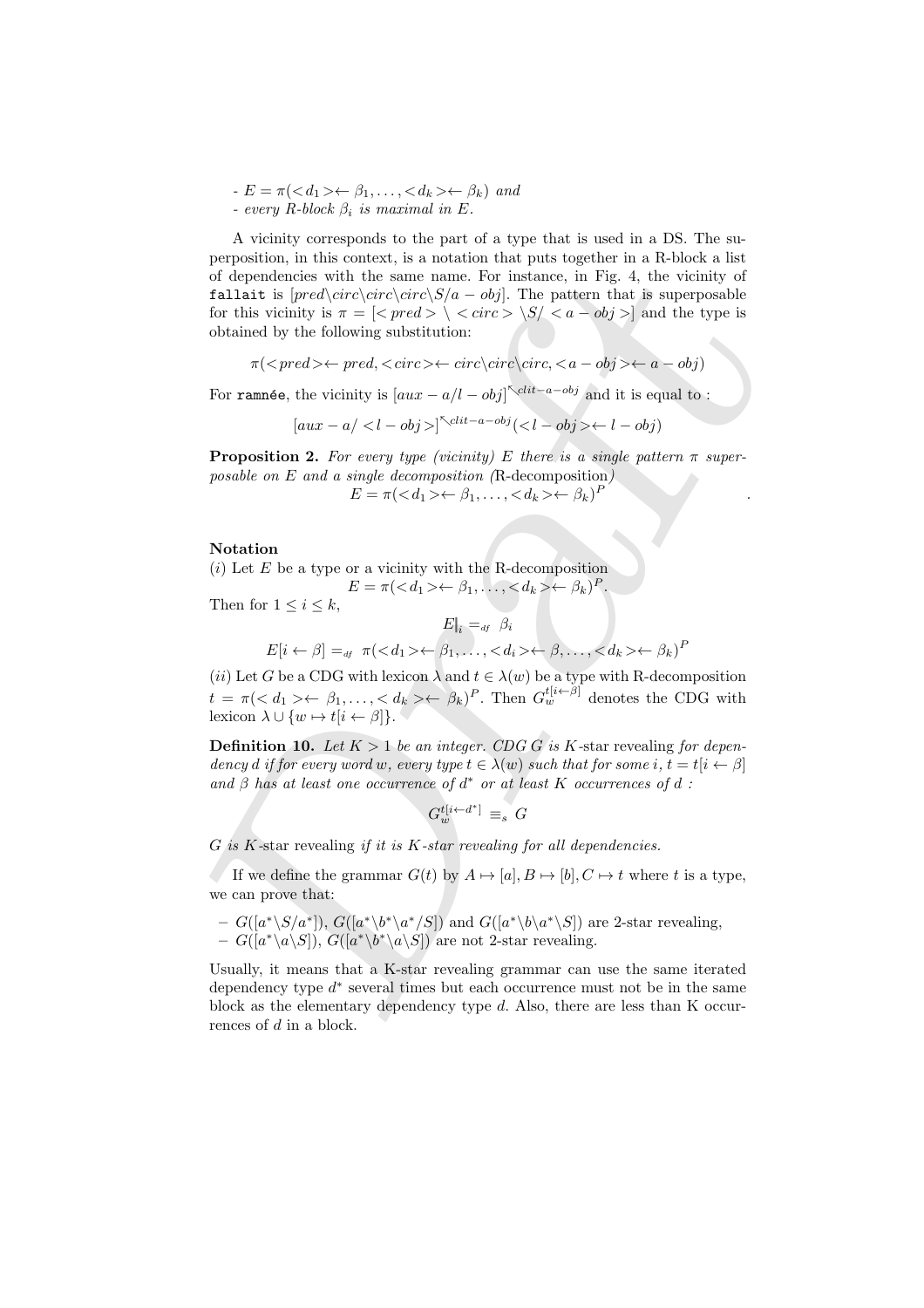**Theorem 6.** The class  $CDG^{K\to*}$  of K-star revealing CDG is learnable from D<sub>S</sub>.

To prove the theorem, we present an inference algorithm  $TGE^{(K)}$  (see Fig. 5) which, for every next DS in a training sequence, transforms the observed local, distant and anchor dependencies of every word into its vicinity. At that, when possible, it generalizes the types with repeated local dependencies by introducing iteration.  $\textbf{TGE}^{(K)}$  is learning  $\mathcal{CDG}^{K\to\ast}$  due to the following two statements.

```
{\bf Algorithm ~TGE}^{(K)} (type-generalize-expand):
Input: \sigma[i] (\sigma being a training sequence).
Output: CDG TGE<sup>(K)</sup>(\sigma[i]).
let G_H = (W_H, \mathbf{C}_H, S, \lambda_H) where
W_H := \emptyset; \mathbf{C}_H := \{S\}; \lambda_H := \emptyset; k := 0(loop) for i > 0 //Infinite loop on \sigmalet \sigma[i+1] = \sigma[i] \cdot D;let (x, E) = D;
  (loop) for every w \in xW_H := W_H \cup \{w\};let V(w, D) = \pi \left( \langle d_1 \rangle \langle \beta_1, \ldots, \langle d_k \rangle \langle \beta_k \rangle \right)^p(loop) for j := 1, \ldots, kif \beta_j \in LD_d \cup RD_d and length(\beta_j) \geq Kthen \gamma_j := d^*else \gamma_j := \beta_j end end
         \mathbf{let}\,\, t_w := \pi(<\!d_1\!>\leftarrow\gamma_1,\ldots,<\!d_k\!>\leftarrow\gamma_k)^F\lambda_H(w) := \lambda_H(w) \cup \{t_w\}; \hspace{1cm} // \textrm{ expansion}end end
```
Fig. 5. Inference algorithm  $\mathbf{TGE}^{(K)}$ 

**Lemma 1.** The inference algorithm  $TGE^{(K)}$  is monotonic, faithful and expansive on every training sequence  $\sigma$  of a K-star revealing CGD.

wheth, the twary metally and transmissionlate the series<br>that and anchor dependencies of every word into its vicinity. At that, when<br>possible, it generalizes the types with reported local dependencies of<br>the full-matrix o *Proof.* By definition, the algorithm  $\mathbf{TGE}^{(K)}$  is monotonic. It is expansive because for  $\sigma[i]$ , we add types to the grammar that are based on the vicinities of the words of  $\sigma[i]$ . Thus,  $\sigma[i]$  is a DS of  $\mathbf{TGE}^{(K)}(\sigma[i])$ . To prove that  $\mathbf{TGE}^{(K)}$ is faithful for  $\sigma[i]$  of  $\Delta(G)$ , we must prove that  $\Delta(\mathbf{TGE}^{(K)}(\sigma[i])) \subseteq \Delta(G)$ . In fact, this property comes from the fact that  $G$  is  $K$ -star revealing. Because  $\Delta(\mathbf{TGE}^{(K)})$  is monotonic, we only have to show that the new types introduced by the last DS D of  $\sigma[i]$ , do not result in DS that are not in  $\Delta(G)$ . In fact, for this DS D,  $\mathbf{TGE}^{(K)}$  introduces the types that come from vicinities  $V(w^j, D)$  =  $\pi^j(< d_1^j> \leftarrow \beta_1^j, \ldots,  \leftarrow \beta_{kj}^j)^{P^j}, 1 \leq j \leq J$ , where  $w^j, 1 \leq j \leq J$  are the words of D. Because  $D \in \Delta(G)$ ,  $\Delta(G \cup \{V(w^j, D), j = 1, ..., J\}) = \Delta(G)$ . By induction on the number of R-blocks  $\beta_{kj}^j$ , we prove that when  $\gamma_{kj}^j$  is computed by  $\textbf{TGE}^{(K)}$  either as  $\beta_{kj}^j$  or as a generalization  $d^*$  (when the length of  $\beta_{kj}^j$  is greater or equal to K),  $D \in \Delta(G)$ ,  $\Delta(G \cup \{t^j, j = 1, ..., J\}) = \Delta(G)$ , where  $t^j = \pi^j ( < d_1^j > \leftarrow \gamma_1^j, \ldots, < d_{kj}^j > \leftarrow \gamma_{kj}^j)^{P^j}$  is also true. On each induction step, we transform one of the  $\beta_{kj}^j$  into a  $\gamma_{kj}^j$ . If  $\beta_{kj}^j = \gamma_{kj}^j$ , there is nothing to prove.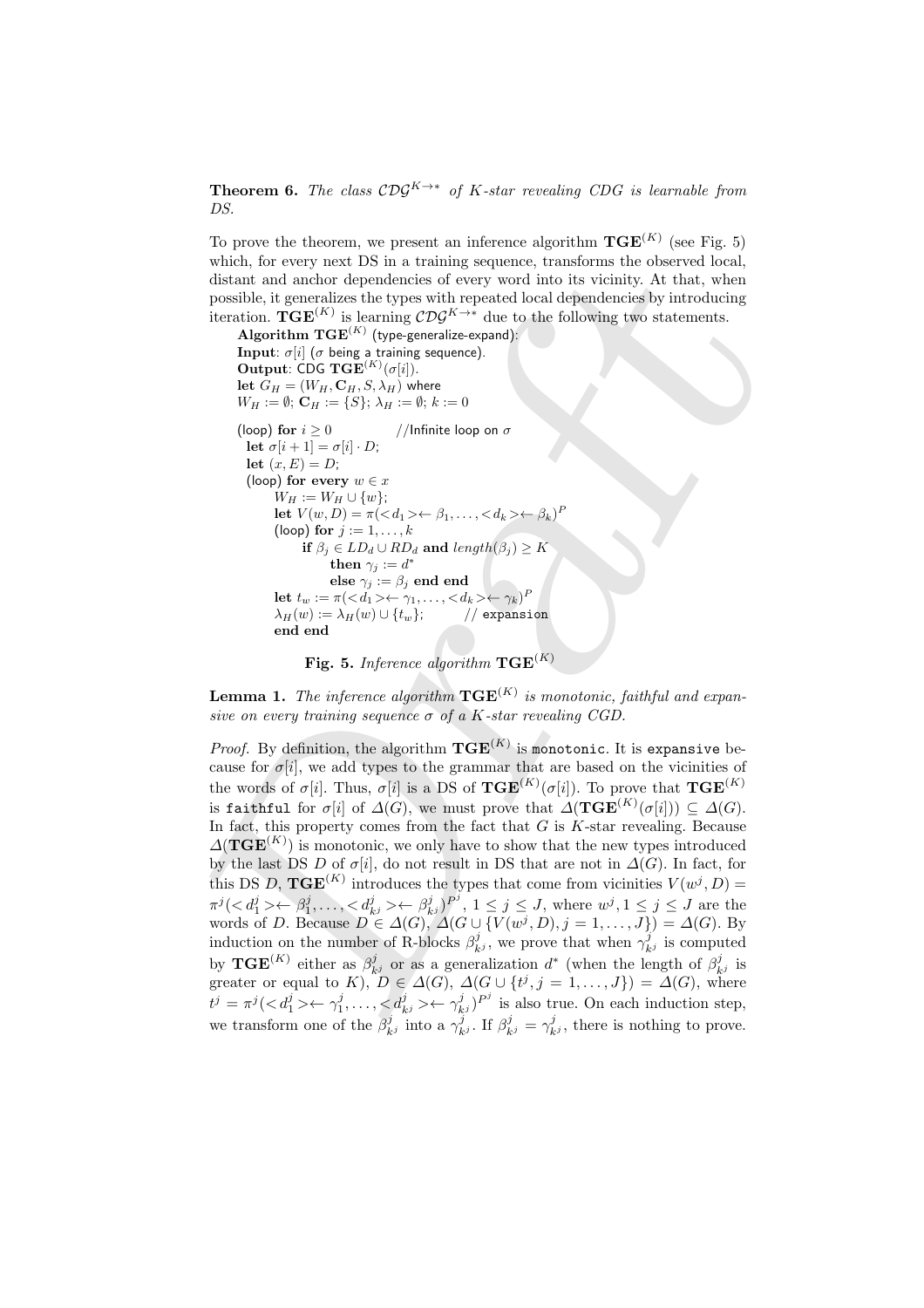If  $\beta_{k}^j \neq \gamma_{k}^j$ , it means that  $\gamma_{k}^j = d^*$  for some d. The length of  $\beta_{k}^j$  is greater that  $K$ , thus we can apply the  $K$ -star revealing property of  $G$  to the grammar found at the previous step : we can replace  $\beta_{kj}^j$  by  $d^*$  without changing the DS language.

**Lemma 2.** The inference algorithm  $TGE^{(K)}$  stabilizes on every training sequence  $\sigma$  of a K-star revealing CGD.

Lemma 2. The inference algorithm TGE( $^{K}$ ) stabilizes on every training sequence  $\sigma$  of a K-star revealing CGD.<br>
Parolic Because 2 of a K-star revealing CGD.<br>
paroles a finite number of pasterns that corresponding<br>
part Proof. Because G has a finite number of types, the number of corresponding patterns is also finite. Thus the number of patterns that correspond to the DS in  $\Delta(G)$  (and of course in  $\sigma$ ) is also finite. Because the R-blocks are generalized using \* by  $TGE^{(K)}$  when their length is greater or equal to K, the number of R-blocks used by  $\mathbf{TGE}^{(K)}$  is finite. Thus the number of generated types is finite and the algorithm certainly stabilizes.

## 4 Learnability from Positive Examples

#### 4.1 Original algorithm on functor-argument data

**FA** structures Let  $\Sigma$  be an alphabet, a FA structure over  $\Sigma$  is a binary tree where each leaf is labelled by an element of  $\Sigma$  and each internal node is labelled by the name of the binary rule.

Background - RG algorithm We recall Buszkowski's Algorithm called RG as in [11] it is defined for AB grammars, based on  $\ell_e$  and  $\leq_e$  (binary elimination rules, like the local rules of CDG  $\mathbf{L}^{\mathbf{r}}$  and  $\mathbf{L}^{1}$ , without potentials) :

$$
/e: A \mid B, B \Rightarrow A \qquad \text{and} \qquad \downarrow_e: B, B \setminus A \Rightarrow A
$$

The RG algorithm takes a set D of functor-argument structures as positive examples and returns a rigid grammar  $RG(D)$  compatible with the input if there is one (compatible means that  $D$  is in the set of functor-argument structures generated by the grammar).

#### Sketch of RG-algorithm, computing  $RG(D)$ :

- 1. assign  $S$  to the root of each structure
- 2. assign distinct variables to argument nodes
- 3. compute the other types on functor nodes according to  $/e$  and  $\leq$
- 4. collect the types assigned to each symbol, this provides  $GF(D)$
- 5. unify (classical unification) the types assigned to the same symbol in  $GF(D)$ , and compute the most general unifier  $\sigma_{mqu}$  of this family of types.
- 6. The algorithm fails if unification fails, otherwise the result is the application of  $\sigma_{mgu}$  to the types of  $GF(D)$  :  $RG(D) = \sigma_{mgu}(GF(D)).$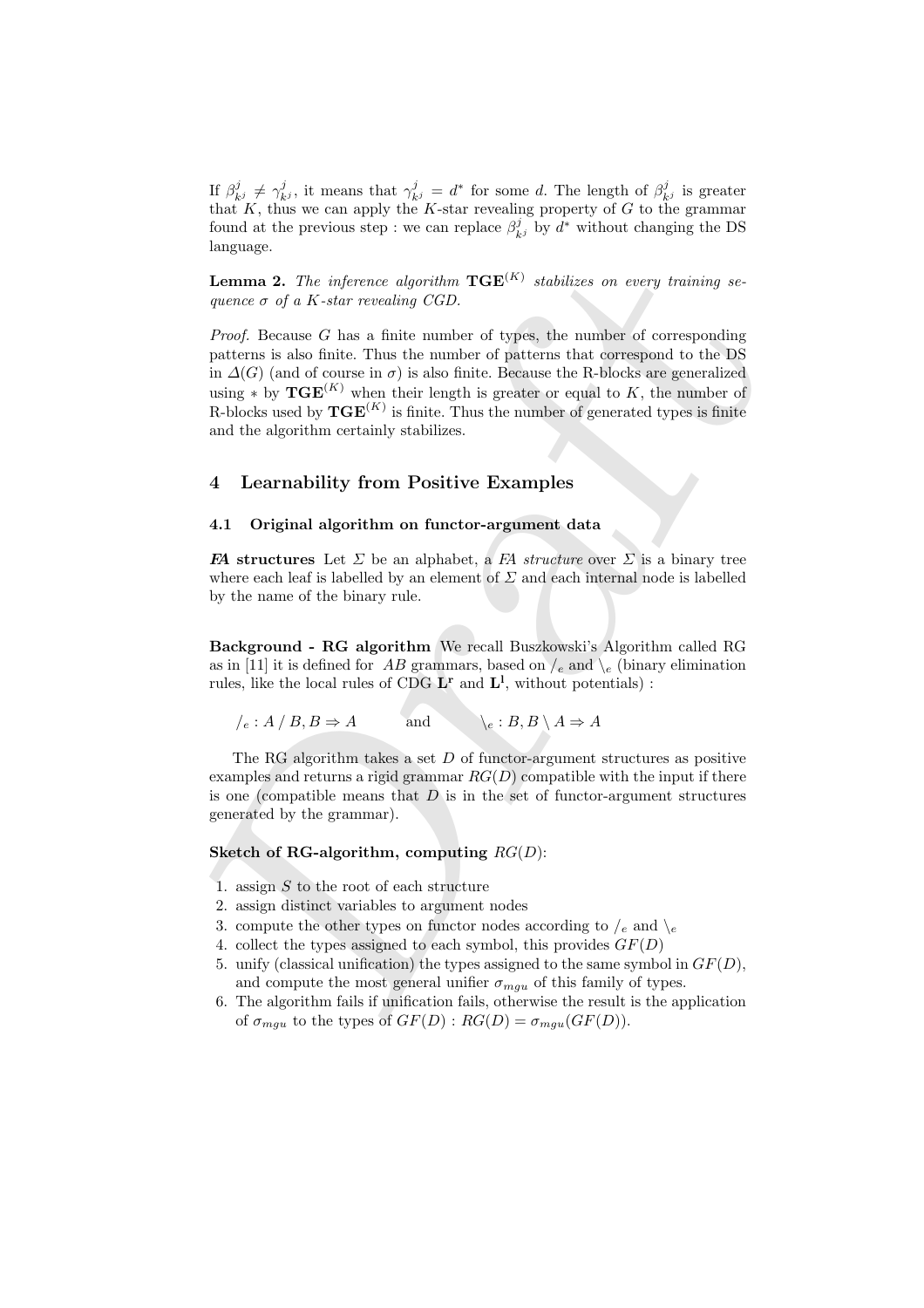#### 4.2 Functor-argument structures for CDG with iteration

The functor-argument structure and labelled functor-argument structure associated to a dependency structure proof, are obtained as below.

**Definition 11.** Let  $D$  be a dependency structure proof, ending in a type t. The **labelled functor-argument structure** associated to  $\mathcal{D}$ , denoted lfa<sub>iter</sub>( $\mathcal{D}$ ), is defined by induction on the length of the dependency proof D considering the last rule in D :

- if  $D$  has no rule, then it is reduced to a type t assigned to a word  $w$ , let  $lfa_{iter}(\mathcal{D}) = w;$ 

- if the last rule is:  $c^{P_1} [c \setminus \beta]^{P_2} \vdash [\beta]^{P_1 P_2}$ , by induction let  $\mathcal{D}_1$  be a dependency structure proof for  $c^{P_1}$  and  $\mathcal{T}_1=$   $lfa_{iter}(\mathcal{D}_1)$  ; and let  $\mathcal{D}_2$  be a dependency structure proof for  $[c \setminus \beta]^{P_2}$  and  $\mathcal{T}_2=lfa_{iter}(\mathcal{D}_2)$ : then  $lfa_{iter}(\mathcal{D})$  is the tree with root labelled by  $\mathbf{L}^1_{[c]}$  and subtrees  $\mathcal{T}_1, \mathcal{T}_2$ ;

- if the last rule is:  $[c^* \setminus \beta]^{P_2} \vdash [\beta]^{P_2}$ , by induction let  $\mathcal{D}_2$  be a dependency structure proof for  $[c^* \setminus \beta]^{P_2}$  and  $\mathcal{T}_2=$   $lfa_{iter}(\mathcal{D}_2)$ : then  $lfa_{iter}(\mathcal{D})$  is  $\mathcal{T}_2$ ;

- if the last rule is:  $c^{P_1} [c^* \setminus \beta]^{P_2} \vdash [c^* \setminus \beta]^{P_1 P_2}$ , by induction let  $\mathcal{D}_1$  be a dependency structure proof for  $c^{P_1}$  and  $\mathcal{T}_1 = \text{If}_{a_{iter}}(\mathcal{D}_1)$  and let  $\mathcal{D}_2$  be a dependency structure proof for  $[c^* \setminus \beta]^{P_2}$  and  $\mathcal{T}_2=$   $lfa_{iter}(\mathcal{D}_2)$  :  $lfa_{iter}(\mathcal{D})$  is the tree with root labelled by  $\mathbf{L}^1_{[c]}$  and subtrees  $\mathcal{T}_1, \mathcal{T}_2$ ;

- we define similarly the function  $lfa_{iter}$  when the last rule is on the right, using  $\pi$  and  $\mathbf{L}^{\mathbf{r}}$  instead of  $\pi$  and  $\mathbf{L}^{\mathbf{l}}$ ;

- if the last rule is the one with potentials,  $lfa_{iter}(\mathcal{D})$  is taken as the image of the proof above.

is applied k times with this type.

The functor-argument,  $fa_{iter}(\mathcal{D})$  is the one obtained from  $lfa_{iter}(\mathcal{D})$  (the labelled one), by erasing the labels  $[c]$ .

Example 5. Let  $\lambda(John) = N$ ,  $\lambda(ran) = [N \setminus S / A^*]$ ,  $\lambda(fast) = \lambda(yesterday) = A$ , then  $s'_3 = \mathbf{L}^1_{[N]}(John, \mathbf{L}^r_{[A]}(ran, fast), yesterday)$  (labelled structure) and  $s_3 = \mathbf{L}^{\mathbf{l}}(John, \mathbf{L}^{\mathbf{r}}(ran, fast), yesterday)$  are associated to  $\mathcal{D}_1$  below :

Definition 11. Int $D$  be a dependancy structure proof), ending its applied. The finite of the difference of the difference of the difference of the difference of the difference of the state of the difference of the differ  $\mathcal{D}_1$ : N  $\frac{[N\setminus S\,/\,A^*]\,A}{\mathbf{L}^{\mathbf{r}}}$  $\frac{[N\setminus S\,/\,A^*]}{A}$   $\mathbf{I}^{\mathbf{r}}$  $\frac{[N\setminus S\,/\,A^*]}{\Omega^*}$  $\frac{[N\setminus S]}{\blacksquare} \mathbf{L^l}$ S John ran fast yesterday<br>(dependency structure)

## 4.3 On RG-like algorithms and iteration

Example 6. We consider the following functor-argument structures :  $s_1 = \mathbf{L}^{\mathbf{l}}(John, ran)$ 

 $s_2 = \mathbf{L}^{\mathbf{l}}(John, \mathbf{L}^{\mathbf{r}}(ran, fast))$ 

 $s_3 = \mathbf{L}^{\mathbf{l}}(John, \mathbf{L}^{\mathbf{r}}(\mathbf{L}^{\mathbf{r}}(ran, fast), yesterday))$ 

 $s_4 = \mathbf{L}^1(John, \mathbf{L}^r(\mathbf{L}^r(ran, fast), yesterday), nearby)$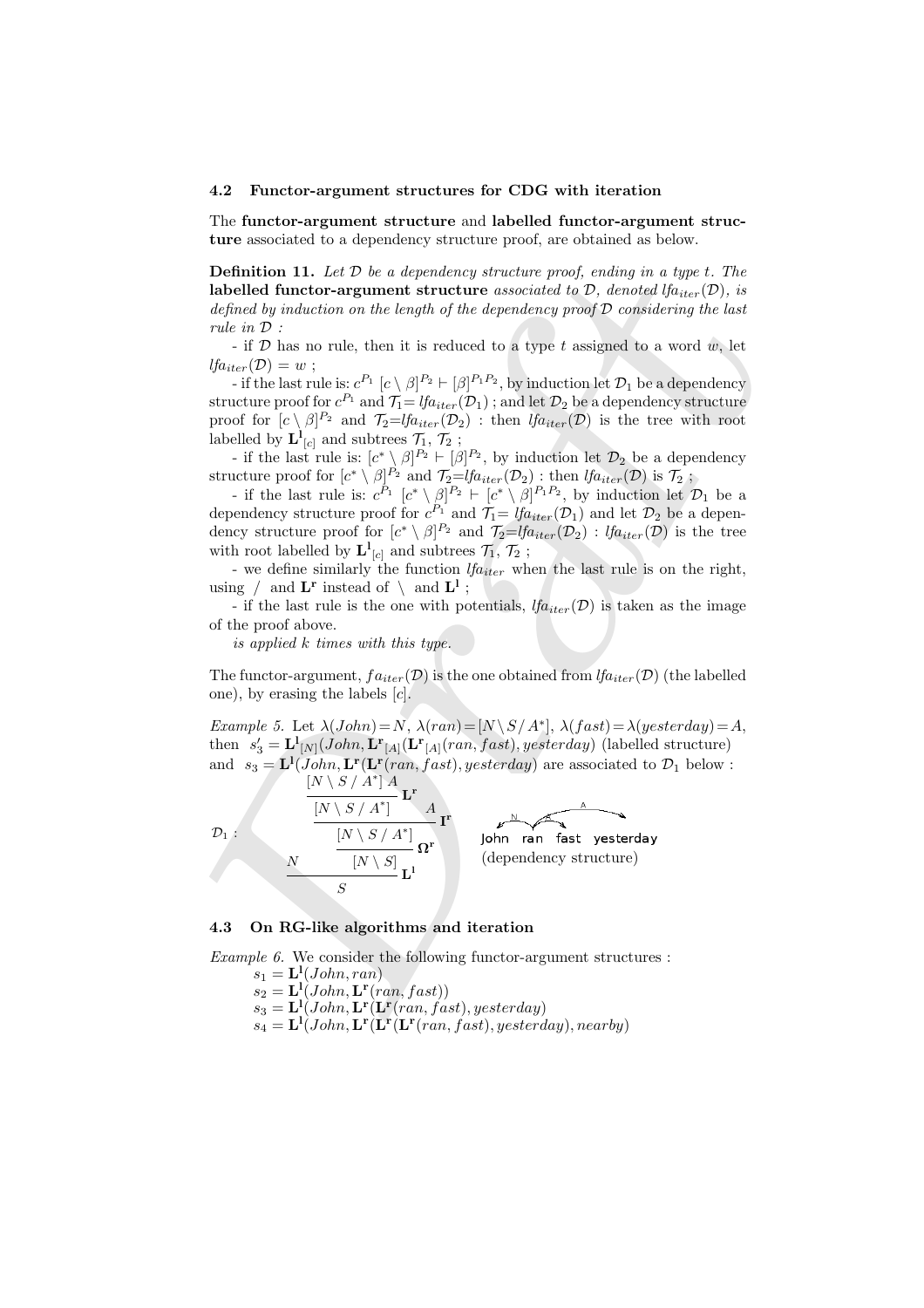An RG-like algorithm could compute the following assignments and grammar from  $\{s_1, s_2, s_3\}$ :  $\frac{1}{1}(John : X_1, ran : X_1 \setminus S) : S$ 

 $\mathbf{L}^1(John:X'_1,\mathbf{L^r} (ran : X'_1 \setminus S \, / \, X_2, fast : X_2) : X'_1 \setminus S) : S$  ${\bf L}^1(John : X"_{1}, {\bf L^r}({\bf L^r}(ran : X"_{1} \setminus S \, / \, X"_{2} \, / \, X'_{2}, fast : X'_{2}) : X"_{1} \setminus S \, / \, X"_{2},$  $y \in \text{S}$   $\{X''_2\}$  :  $X''_1 \setminus S$  : S

| .                                                                                                                                                                                                                                                                                                                                                                                                                                                                                                                                                                                                                                                                                                              |                              |                                                                                                          | yesteraay: $\Lambda_{2}$ ): $\Lambda_{1}$ \ $\sigma$ ): $\sigma$ |                                                                                                                                                                                                                                                                                                                                                                                                                                                                                                                                                                                              |  |
|----------------------------------------------------------------------------------------------------------------------------------------------------------------------------------------------------------------------------------------------------------------------------------------------------------------------------------------------------------------------------------------------------------------------------------------------------------------------------------------------------------------------------------------------------------------------------------------------------------------------------------------------------------------------------------------------------------------|------------------------------|----------------------------------------------------------------------------------------------------------|------------------------------------------------------------------|----------------------------------------------------------------------------------------------------------------------------------------------------------------------------------------------------------------------------------------------------------------------------------------------------------------------------------------------------------------------------------------------------------------------------------------------------------------------------------------------------------------------------------------------------------------------------------------------|--|
|                                                                                                                                                                                                                                                                                                                                                                                                                                                                                                                                                                                                                                                                                                                |                              | general form                                                                                             | unification                                                      | flat rigid grammar<br>for 2-iteration                                                                                                                                                                                                                                                                                                                                                                                                                                                                                                                                                        |  |
|                                                                                                                                                                                                                                                                                                                                                                                                                                                                                                                                                                                                                                                                                                                | John                         | $X_1, X'_1, X''_1$                                                                                       | $X_1 = X'_1 = X''_1$                                             | $X_1$                                                                                                                                                                                                                                                                                                                                                                                                                                                                                                                                                                                        |  |
|                                                                                                                                                                                                                                                                                                                                                                                                                                                                                                                                                                                                                                                                                                                | $_{ran}$                     | $\overline{X_1 \setminus S}$<br>$X'_1 \setminus S / X_2$<br>$X_{1}^{v} \setminus S / X_{2}^{v} / X_{2}'$ | fails                                                            | $X_1 \setminus S / X_2^*$<br>with $X_2 = X'_2 = X''_2$                                                                                                                                                                                                                                                                                                                                                                                                                                                                                                                                       |  |
|                                                                                                                                                                                                                                                                                                                                                                                                                                                                                                                                                                                                                                                                                                                | fast                         | $X_2, X_2'$                                                                                              | $\overline{X_2}$                                                 | $X_2$                                                                                                                                                                                                                                                                                                                                                                                                                                                                                                                                                                                        |  |
|                                                                                                                                                                                                                                                                                                                                                                                                                                                                                                                                                                                                                                                                                                                | $y \neq \n{seterday}$        | $\overline{X"_2}$                                                                                        | $\overline{X"_{2}}$                                              | $X_2$                                                                                                                                                                                                                                                                                                                                                                                                                                                                                                                                                                                        |  |
| In fact, such an RG-like algorithm, when the class of grammars is restricted to<br>rigid grammars, when positive examples are functor-argument structures (with-<br>out category names), cannot converge (in the sense of Gold).<br>This can be seen, as explained below, using the same grammars as in the limit<br>point construction for string languages in [5], involving * categories. In fact, the                                                                                                                                                                                                                                                                                                      |                              |                                                                                                          |                                                                  |                                                                                                                                                                                                                                                                                                                                                                                                                                                                                                                                                                                              |  |
| functor-argument structures are all flat structures, with only / operators.<br>$G'_0 = \{a \mapsto A, b \mapsto B, c \mapsto C'_0\}$<br>$\begin{array}{l} C_0'=S\\ C_{n+1}'=C_n'\ /\ A^*\ /\ B^* \quad \begin{array}{l} \stackrel{\cup}{G_n'}=\{a\mapsto A,b\mapsto B,c\mapsto [\stackrel{\small C_n'}{S}]\} \\ G_*'=\{a\mapsto A,b\mapsto A,c\mapsto [S\ /\ A^*]\} \end{array} \end{array}$<br>Positive structured examples are then of the form:<br>c, $\mathbf{L}^{\mathbf{r}}(c,b)$ , $\mathbf{L}^{\mathbf{r}}(\mathbf{L}^{\mathbf{r}}(c,b),b)$ , $\mathbf{L}^{\mathbf{r}}(c,a)$ , $\mathbf{L}^{\mathbf{r}}(\mathbf{L}^{\mathbf{r}}(c,a),a)$ , $\mathbf{L}^{\mathbf{r}}(\mathbf{L}^{\mathbf{r}}(c,b),a)$ , |                              |                                                                                                          |                                                                  |                                                                                                                                                                                                                                                                                                                                                                                                                                                                                                                                                                                              |  |
| <b>Definition 12.</b> We define $flat_{\mathbf{L}^{\mathbf{r}}[A]}$ on words by : $flat_{\mathbf{L}^{\mathbf{r}}[A]}(x1) = x1$ for words<br>of leng th 1, and $flat_{\mathbf{L}^{\mathbf{r}}[A]}(x1.w1) = \mathbf{L}^{\mathbf{r}}[A](x, flat_{\mathbf{L}^{\mathbf{r}}[A]}(w1))$ ; we extend the no-<br>tation $flat_{\mathbf{L}^{\mathbf{r}}[A]}$ to sets of words (as the set word images).                                                                                                                                                                                                                                                                                                                   |                              |                                                                                                          |                                                                  |                                                                                                                                                                                                                                                                                                                                                                                                                                                                                                                                                                                              |  |
|                                                                                                                                                                                                                                                                                                                                                                                                                                                                                                                                                                                                                                                                                                                |                              |                                                                                                          |                                                                  | <b>Definition 13.</b> We define $flat_{\mathbf{L}^r}$ and $flat_{\mathbf{L}^r_{[A]}}$ on words by : $flat_{\mathbf{L}^r}(x_1) = x_1$<br>$= flat_{\mathbf{L}^{\mathbf{r}}[A]}(x1)$ for words of length 1, and $flat_{\mathbf{L}^{\mathbf{r}}}(x1.w1) = \mathbf{L}^{\mathbf{r}}(x, flat_{\mathbf{L}^{\mathbf{r}}}(w1))$ ;<br>$flat_{\mathbf{L}^{\mathbf{r}}[A]}(x1.w1) = \mathbf{L}^{\mathbf{r}}[A](x, flat_{\mathbf{L}^{\mathbf{r}}[A]}(w1))$ ; we extend the notation $flat_{\mathbf{L}^{\mathbf{r}}}$ and $flat_{\mathbf{L}^{\mathbf{r}}[A]}$ to sets of words (as the set of word images). |  |
|                                                                                                                                                                                                                                                                                                                                                                                                                                                                                                                                                                                                                                                                                                                |                              |                                                                                                          |                                                                  | Let $FL(G)$ denote the language of functor-arguments structures of $G$ , we have :<br><b>Theorem 7.</b> $FL(G'_n) = flat_{\mathbf{L}^r}(\{c(b^*a^*)^k \mid k \leq n\})$ and $FL(G'_*) = flat_{\mathbf{L}^r}(c\{b,a\}^*)$                                                                                                                                                                                                                                                                                                                                                                     |  |
|                                                                                                                                                                                                                                                                                                                                                                                                                                                                                                                                                                                                                                                                                                                | categories (A <sup>*</sup> ) |                                                                                                          |                                                                  | <b>Corollary 3.</b> The limit point establishes the non-learnability from functor-argument<br>structures for the underlying classes of (rigid) grammars: those allowing iterative                                                                                                                                                                                                                                                                                                                                                                                                            |  |

$$
C'_0 = S
$$
  
\n
$$
C'_0 = \{a \mapsto A, b \mapsto B, c \mapsto C'_0\}
$$
  
\n
$$
C'_{n+1} = C'_n / A^* / B^* \quad G'_n = \{a \mapsto A, b \mapsto B, c \mapsto [C'_n]\}
$$
  
\n
$$
G'_* = \{a \mapsto A, b \mapsto A, c \mapsto [S / A^*]\}
$$

Corollary 3. The limit point establishes the non-learnability from functor-argument structures for the underlying classes of (rigid) grammars: those allowing iterative categories (A<sup>∗</sup> ).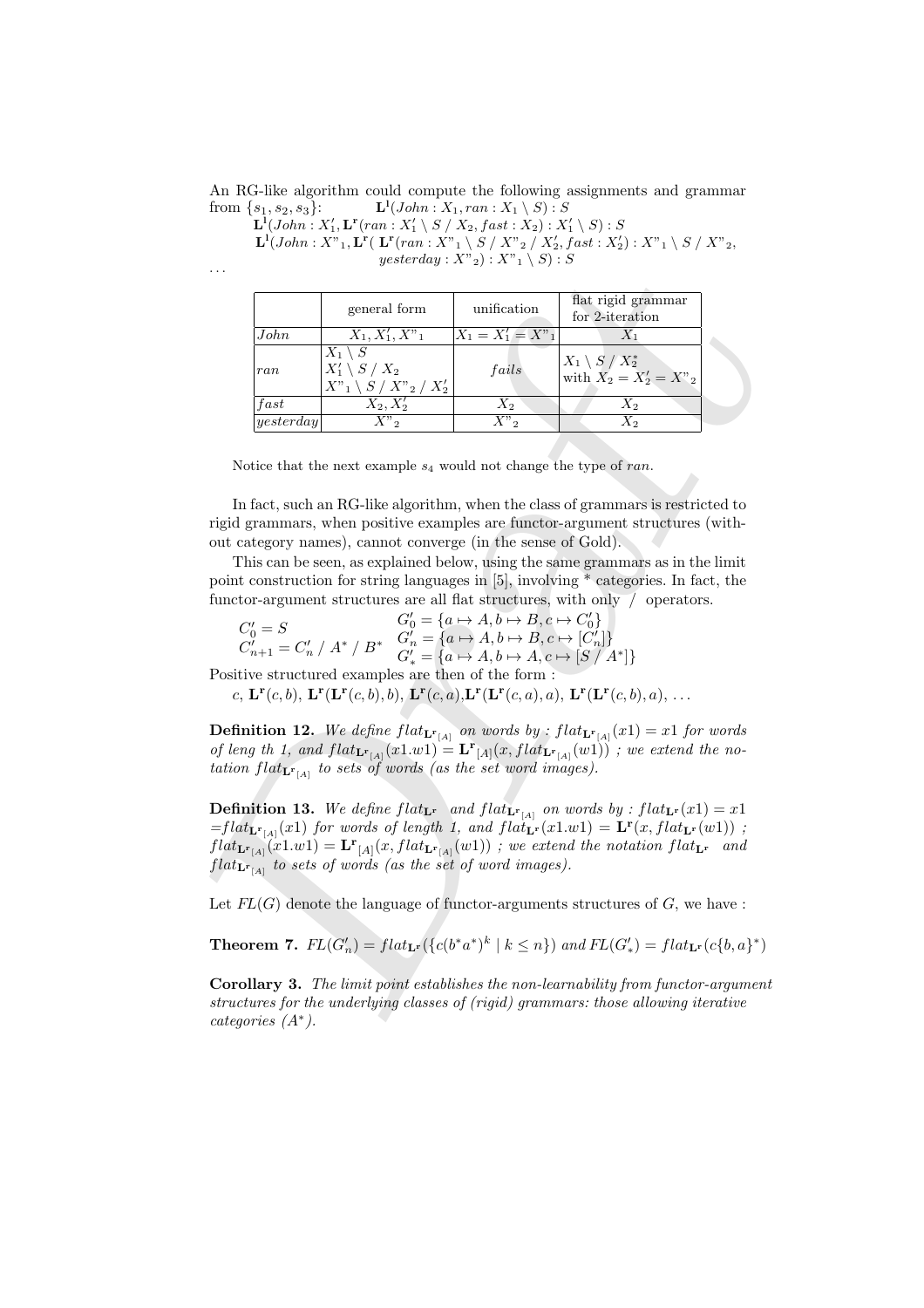A limit point, for labelled functor-arguments structures. If we drop restrictions such as k-rigid, and consider learnability from labelled functor-arguments structures, we have a limit point as follows :

 $C_0 = S$  $C_{n+1} = (C_n / A)$  $G_0 = \{a \mapsto A, c \mapsto C_0\}$  $G_n = \{a \mapsto A, c \mapsto [C_n], c \mapsto [C_{n-1}], \ldots c \mapsto C_0\}$  $G_* = \{a \mapsto [A], c \mapsto [S / A^*]\}$ 

In fact, the functor-argument structures are all flat structures, with only / operators and always the same label A. Let  $LFL(G)$  denote the language of labelled functor-argument structures of  $G$ , we have :

**Theorem 8.** 
$$
LFL(G_n) = flat_{\mathbf{L}^r[A]}(\{c \ a^k \mid k \leq n\})
$$
 and  $LFL(G_*) = flat_{\mathbf{L}^r[A]}(c \ a^*)$ 

Corollary 4. The limit point establishes the non-learnability from labelled functorargument structures for the underlying classes of grammars: those allowing iterative categories (A<sup>∗</sup> ).

The similar question for rigid or k-rigid CDG with iteration is left open.

## 4.4 Bounds and string learnability

A List-like Simulation In order to simulate an iterated type such that :

$$
[\beta \mid a^*]^{P_0} a^{P_1} \dots a^{P_n} \vdash [\beta]^{P_0 P_1 \dots P_n}
$$

we can distinguish two types, one type  $\alpha$  for a first use in a sequence and one type  $a \setminus a$  for next uses in a sequence of elements of type a (this encodes in fact one or more iterations of a). As in :

$$
\begin{array}{ccc}\nJohn & ran & fast \, yesterday \, nearby \\
n & n \setminus s / a & a & a \setminus a \\
\end{array}
$$

We have two assignments for ran: in "John ran", ran $\mapsto n \setminus s$  but in "John ranfast, yesterday", "ran"  $\mapsto n \setminus s / a$ . Unfortunately, this approach increases the number of types in the lexicon: if a type has  $N$  iterated subtypes, the simulation associates  $2^N$  types. A similar encoding is given for an extension of pregroups in [3].

As it concerns structures, note that, however, such a simulation can change the dependency structure (in the example, the last adverbs are linked to a preceding adverb, rather than directly to the verb). It is pertinent only for strings or for theoretical issues.

 $C_{n+1} = (C_0/A)$ <br>  $C_0 = \{a \mapsto A, c \mapsto C_0\}$ <br>  $G_0 = \{a \mapsto A, c \mapsto (C_0), c \mapsto (C_{n-1}), \ldots c \mapsto C_0\}$ <br>  $C_1 = \{a \mapsto \{A, c \mapsto (C_0), c \mapsto (C_{n-1}), \ldots c \mapsto C_0\}$ <br>  $C_1 = \{a \mapsto \{A\}, c \mapsto (C_0), c \mapsto (C_{n-1}), \ldots c \mapsto C_0\}$ <br>
The fact, the function-argumen Bounds As a corollary, for a class of CDG without potentials for which the number of iterated types is bound by a fixed  $N$ , the simulation leads to a class of grammars without iterated types, which is also  $k$ -rigid: the number of assignments per word is bound by a large but fixed number  $(k = 2<sup>N</sup>)$ . This means that the class of rigid CDG allowing at most  $N$  iterated types is learnable from strings.

The fact also extends to k-rigid CDG, not only to rigid (1-rigid) CDG.